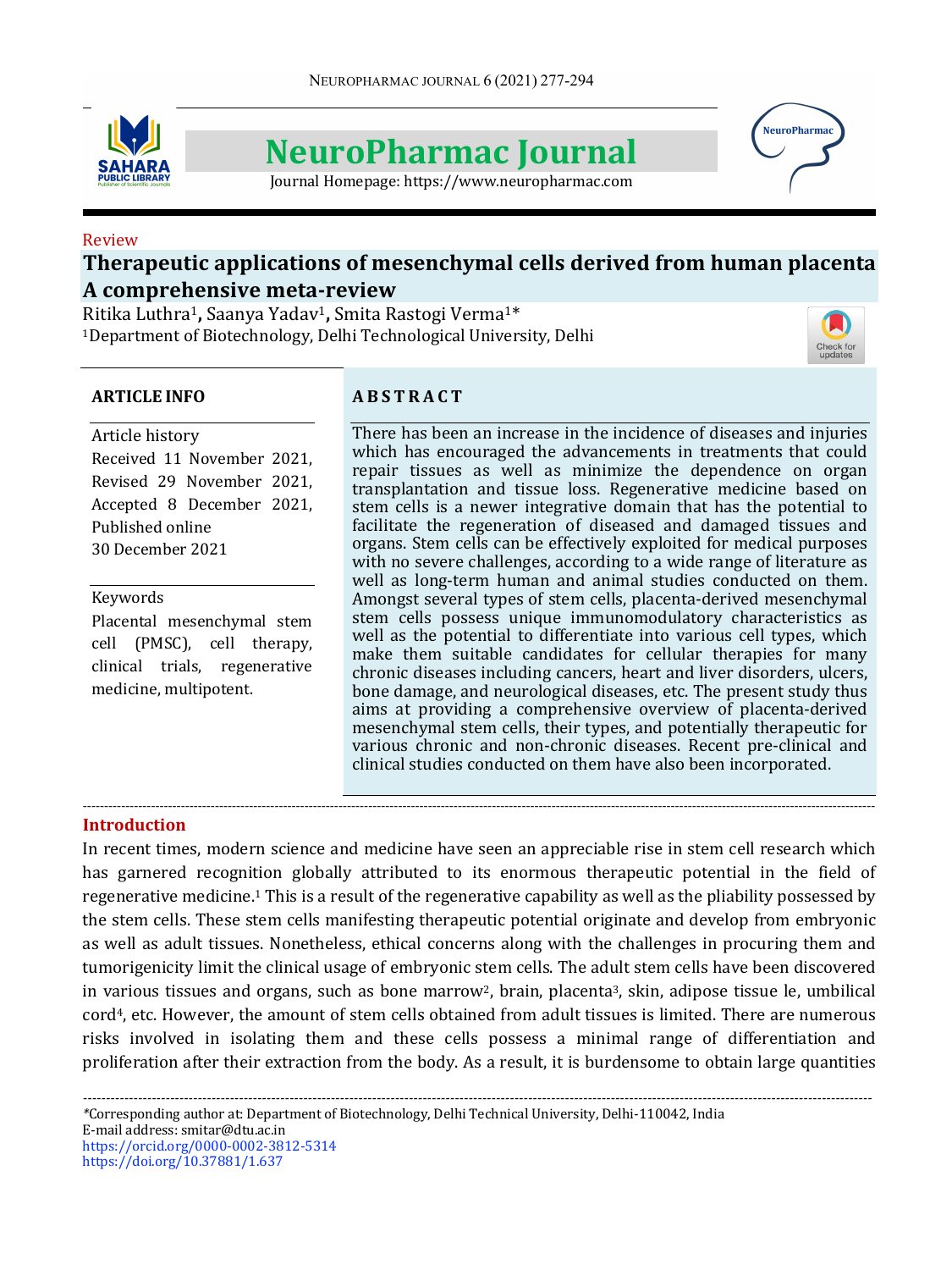of stem cells from them. On the other hand, a good source of mesenchymal stem cells (MSCs) in the human placenta, a vital part of the body found at the time of pregnancy for assisting fetal development. It is a multicellular immunoregulatory organ where both maternal, as well as fetal cells, exist side-by-side. It performs several functions including exchange of metabolites and regulation of the secretion of hormones between the mother and fetus along with the maintenance of immune tolerance between the two.<sup>5</sup> Placenta is also an abundant reservoir of stem cells in comparison to other sources like bone marrow, adipose tissue, etc. where there is a decline in the recuperation of cells with benefactor's age.<sup>6</sup> MSCs procured from the placenta reveal various features making them a better alternative for cellular therapy in comparison to their counterparts from adult tissues. The placenta is contemplated to be a medical waste having no ethical issues in its utilization as seen in the case of embryonic stem cells.<sup>3</sup> It is voluntarily removed at the time of birth without the requirement of any encroaching procedures unlike those needed in other adult stem cell sources. Because of their primordial origin, placental cells possess great ambidexterity as well as the ability to differentiate.<sup>7</sup> Stem cells procured from the placenta present a distinctive range of mesenchymal markers,<sup>8,9</sup> along with the potential to differentiate into neurogenic and glial cells<sup>10</sup>, insulin-producing cells<sup>11</sup> as well as liver cells.<sup>12</sup> MSCs acquired from the placenta have been employed for treating a wide range of diseases, including cancer, cardiovascular, neurological, and liver diseases, ulcers, as well as bone and cartilage diseases. These MSCs are of comparatively recent types, exhibiting particular immunomodulatory functions with undetermined mechanisms. Certain soluble factors secreted by placental MSCs appear to be the primary cause for therapeutic effects. This shows that placenta-derived MSCs possess paracrine effects.<sup>13</sup> Contrastingly, because of their migration capabilities and tropism for wounded regions, placental MSCs can also act as mobile carriers for drugs.

Recently, there has been immense progress in the field of nanotechnology for curing damaged tissues or organs. Owing to the unique features manifested by placental MSCs, these cells together with nanotechnology will turn out to be a considerable and reassuring domain that may bestow remarkable contributions in the field of stem cell therapy in subsequent times. Therefore, this review seeks to incorporate the formation of placenta-derived mesenchymal stem cells and gives a comprehensive overview of their potential therapeutic applications. Furthermore, the prospects have also been discussed.

#### **Sources of mesenchymal stem cells**

MSCs may be extracted from a variety of tissues, including bone marrow, adipose tissue, and synovium, as well as human umbilical cord blood, and bone marrow is one of the most important sources of MSCs.<sup>14</sup> The human body contains adipose tissue (AT) in numerous places, including visceral and subcutaneous fat pads, as well as the pelvic region. AT-derived MSCs, also known as Adipose Stem Cells (ASCs), have comparable properties to Bone marrow-MSCs but, unlike Bone marrow mesenchymal stem cells (BM-MSCs), are easier to isolate in large quantities and have a larger expansile property. The physician must consider the difficulties of obtaining the samples as well as the potential negative consequences of harvesting the cells on the donor while choosing an appropriate cell source. Collecting MSCs from BM-MSCs, for example, might cause pain, hemorrhage, or infection, making it more difficult than harvesting cells from peripheral blood or surgical leftovers like AT or birth-derived tissues.<sup>15</sup> MSCs from peripheral blood cells can be obtained by density gradient centrifugation and a large volume of MSCs can be extracted as compared to bone marrow.<sup>16</sup> However, placental mesenchymal stem cells are harvested with minimal invasiveness thereby being the best candidate for therapeutics.<sup>17</sup>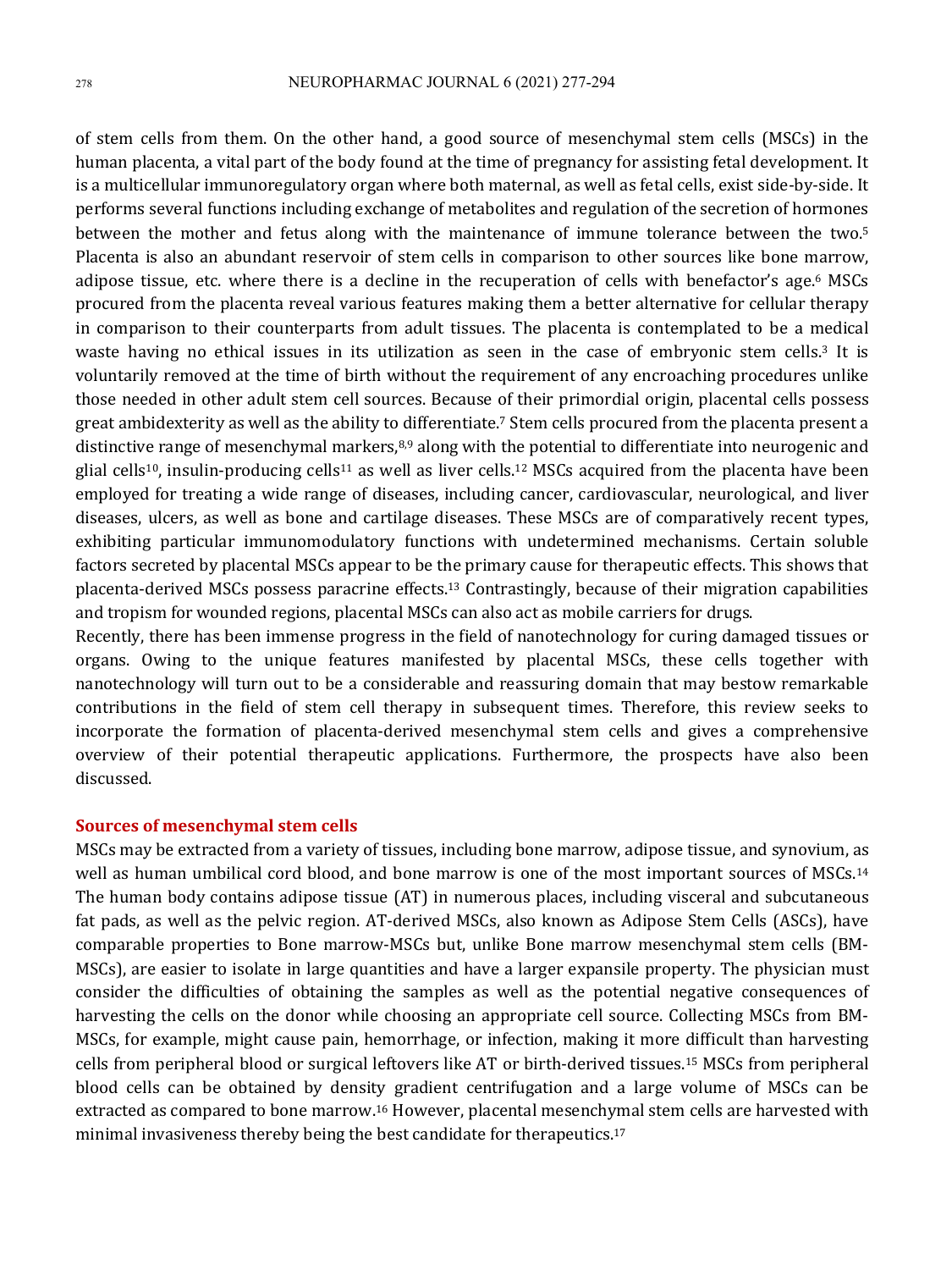# **Different forms of placental mesenchymal stem cells based on origin**

Mesenchymal stem cells are derived from mesoderm.<sup>18</sup> Specifically, placental mesenchymal stem cells can be derived from amniotic membrane, amniotic fluid, chorionic plate as well as chorionic villus.<sup>19</sup>

The amniotic membrane is a placental component that develops in extra-embryonic tissue and provides additional nutrition to the fetus throughout pregnancy.<sup>20</sup> Cells derived from amniotic membranes are called amniotic membrane-derived MSCs (AMe-MSC). They are pluripotent. AMe-MSCs have been shown to reduce inflammation and improve immunomodulation. They induce remyelination, increase angiogenesis, reduce oxidative stress, and control matrix metalloproteinases.<sup>21</sup> Amniotic fluid-derived mesenchymal stem cells (AF-MSCs) are made up of differentiated and undifferentiated progenitor cells generated from fetal tissue. AF-MSCs are more pluripotent and less differentiated than BM-MSCs, having a longer replicative lifetime and proliferative capacity. In AF-MSCs, cytokines and chemokines stimulate vasculogenesis, angiogenesis, and osteogenesis due to their paracrine nature. *In vivo*, AF-MSCs do not produce teratoma.<sup>22</sup> Because of the ease of their acquisition, multipotency, low immune response, reduced donor damage, and acceptable ethical issue, AM-MSCs and AF-MSCs have been reported as a better new prospective field of regenerative medicine when compared to other MSC sources like chorionic, Wharton's jelly, etc.<sup>23</sup>

The amnion, extra-amniotic mesenchymal stem cells, cytotrophoblast, and syncytiotrophoblast make up the chorionic plate. Chorionic plate-derived MSCs (CP-MSCs) are extracted from chorionic placental plates. Compared to other placental stem cells, CP-MSCs have a greater ability to suppress T-cell proliferation and have a stronger angiogenic potential. Higher genes for differentiation into adipogenic, osteogenic, and hepatogenic lineages are expressed in them.<sup>24</sup> Chorionic villus cells, which are made up of stromal fibroblasts, endothelial cells, and macrophages, have characteristics similar to MSCs.<sup>25</sup> Chorionic villous-derived MSCs (CV-MSCs) are more pluripotent and have a slower aging phenotype than bone marrow-derived stem cells.<sup>26</sup>

# **Placenta and Stem Cell Therapy**

Stem cell therapy, also known as regenerative medicine, emphasizes the repair and rejuvenation of injured tissues and organs which may occur due to age, disease, or any physical damage. Such approaches turn out to be beneficial in cases where biological processes are incompetent for responding during the emergence of acute as well as chronic disorders. They may necessitate the transplantation of stem cells which will restore the injured tissues, instigate body functions for repairing of tissues, or work as mobile carriers for delivering remedial agents such as genes, medications, or cytokines. Stem cells are considered exceptional in regenerative medicine because of their ability to restore as well as to differentiate to various specialized cells. Advancements in the field of regenerative medicine have drawn attention to the complex characteristics and heterogeneity of stem cells procured from distinct sources. In the past few years, researchers have traversed various properties of adult MSCs suggesting them to be advantageous in regenerative medicine.<sup>27</sup> Hence, MSCs obtained from several sources have displayed enormous prospects in damaged tissues as well as organ repairing and restoration. Being an immune-privileged organ, placental cells exhibit low immunogenicity *in vitro*<sup>28</sup>as well as *in vivo*<sup>29</sup> when xenotransplanted in animals displaying a normal immune response. Researchers have illustrated the viability of placentaderived cells for allogeneic transplantations.<sup>30</sup>

In stem cell therapy, along with tissue repairing, the short-lived paracrine actions are also affected by stem cells. The factors generated and released by stem cells induce these paracrine actions. These factors are responsible for controlling injuries, modulating the immune responses as well as promoting selfrestoration in damaged tissues which are still alive.<sup>31</sup> Concerning modulation of the immune system, stem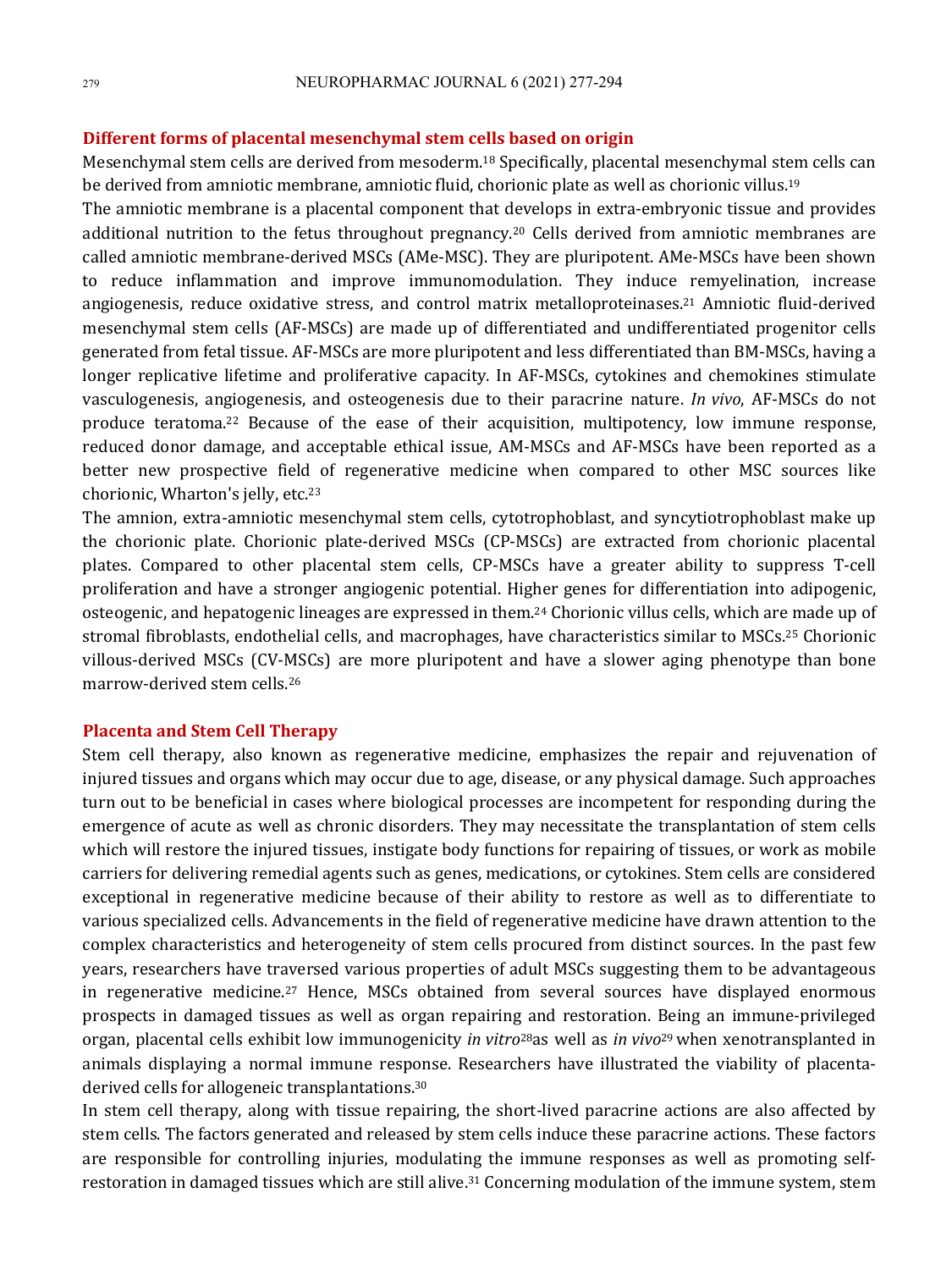cells obtained from the placenta possess an auxiliary advantage over those derived from other sources. This can be well explained by the primary role of the placenta in fetomaternal immune tolerance.<sup>13</sup> During pregnancy, fetal and, particularly, the tissues of the placenta are responsible for maternal tolerance. They provide immune-privileged conditions and regulate the immune system. MHC class II antigens which generally arbitrate transplant rejection are absent in placental cells.<sup>32</sup> Placental cells express fewer amounts of extremely diverse types of antigens belonging to MHC class I as well as the unconventional type  $HLA-G$  (histocompatibility antigen class I, G) which can be responsible for suppressing body defenses along with contributing to immune tolerance during pregnancy.<sup>33,34</sup> Additionally, placenta-derived cells diverge the maternal immune response towards immune tolerance via the secretion of soluble forms of MHC antigens, hormones, and cytokines.<sup>35,36</sup> Furthermore, B-cells as well as most of the T-cells vanish leaving behind regulatory T-cells, also called Tregs, as the larger population of T-cells that possess immunosuppressive as well as anti-inflammatory effects.<sup>37</sup>

#### **Therapeutic applications of placenta-derived mesenchymal stem cells**

Regenerative medicine is anticipated to bestow considerable advantages to individuals affected by a broad array of pathologies. Placenta-derived mesenchymal stem cells exhibit flexibility and pleiotropic characteristics which incorporate immune system modulation and control of inflammation. Some of the properties like angiogenesis, neuroprotective and anti-apoptotic are the properties that have been broadly assessed at preclinical levels.<sup>7,38,39</sup> Owing to these properties, HPMCs possess huge potential as therapeutics against several diseases, which are illustrated in Figure 1 and have been discussed in detail in further sections.

**Figure 1:** Therapeutic applications of human placenta-derived mesenchymal stem cells against various diseases



# **COVID-19**

SARS-CoV-2 is classified as a novel coronavirus that belongs to the  $\beta$ -coronavirus family. After Middle East Respiratory Syndrome (MERS) and Severe Acute Respiratory Syndrome (SARS), COVID-19 has emerged as the third zoonotic illness-based pandemic produced by viruses belonging to this family.<sup>40</sup> The genome of the COVID-19 virus is 26-32 kilobase pairs in length with crown-like projections on surfaces called spike proteins. The spike protein mainly interacts with the ACE-2 (angiotensin-converting enzyme) on alveolar epithelial cells and performs interspecies transmission of the genome.<sup>41</sup> This attachment leads to an elevated expression of ACE-2 which injures alveolar cells causing lesions. These lesions can cause serious systemic responses and eventually death if not treated on time. From affecting the lungs, these lesions can cause dysfunction of numerous organs. $42,43$  An immune destruction in the form of cytokine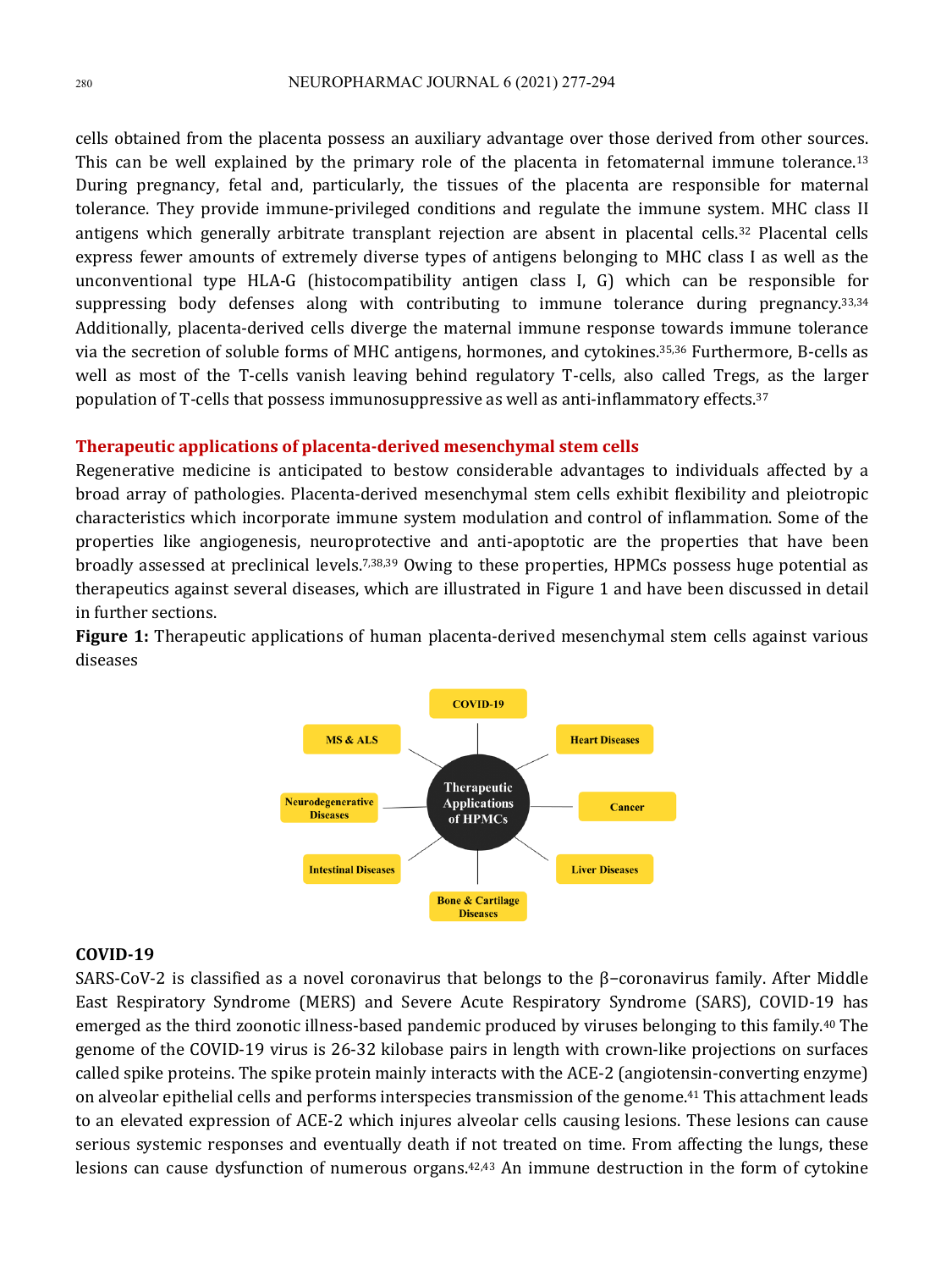storm occurs in the body, in which pro-inflammatory cytokines, for example, interferons (INFs), interleukins (IL-1, 6, 12, 8, 33), tumor necrosis factors (TNFs), tumor growth factors (TGFs), accumulate in abundance.<sup>44</sup>

MSC treatment can inhibit the immune system from releasing a flood of cytokines and boost endogenous healing about the stem cell's reparative abilities. P-MSCs inhibit further infection of pulmonary alveolar cells by acting on the ACE-2 receptor and TMPRSS-2 (endothelial cell surface protein) receptor.<sup>22</sup> Placental MSC cells, when injected into the body, get entrapped in the lungs to restrict the systemic infusion of the virus. Thereafter, these MSCs have the potential to restore the required pulmonary environment, preserve alveolar epithelial cells, prevent pulmonary fibrosis, and treat lung dysfunction and COVID-19 pneumonia.<sup>45</sup> P-MSCs reduce the severity of cytokine storm caused by the virus, change the microenvironment to an anti-inflammatory state, and then further limit mononuclear cell entrance into the infected/damaged alveolar epithelium cells. In injured alveolar cells, P-MSCs increase immunomodulatory and anti-inflammatory properties. Thereby accelerating the repair mechanism of damaged alveolar cells.<sup>22</sup> Patients treated with MSC showed increased levels of peripheral lymphocytes and a decline in the amount of cytokine-secreting immune cells including  $CXCR3+CD4+T$  cells,  $CXCR3+$  $CD8+T$  cells, and NK CXCR3+ cells compared with patients treated with conventional therapy.<sup>45</sup>

#### **Myocardial Infarction**

Cardiovascular disorders are a major cause of morbidity and death globally, with myocardial infarction (MI) being the most frequent cardiovascular disorder.<sup>46</sup> MI happens as a result of intervention in the circulation of blood to heart muscles which are accompanied by myocardial ischemia. This is influenced by the capability as well as the timing of the restoration of blood flow, and therefore, may or may not be reversible.<sup>47</sup> The impaired cardiac muscle is substituted by scar tissue as the restoration of the myocardium is practically not present, thereby limiting the functioning of the heart. Transplantation of placenta-derived mesenchymal stem cells acts as a promising approach for restoring heart function as well as lessening cardiac fibrosis because of the angiogenic and immunomodulatory characteristics possessed by them. These cells can potentially transform into myocardiocytes along with exhibiting voluntary movements *in vitro* environments indicating their therapeutic application in the process of heart repair.<sup>7,48,49</sup> Various researchers have inspected the influence of placenta-derived mesenchymal stem cells after transplanting them in animal models of MI. These stem cells when administered in the heart of rats after inducing MI exhibited incorporation into heart tissues and *in vivo* lineage programming to form myocardiocytes.<sup>48</sup> The prime route for arbitrating the relocation of mesenchymal stem cells in the vicinity of damaged tissues is the axis of chemokine receptor type  $4$  (CXCR4), and its ligand i.e., stromal cell-derived factor (SDF-1) forming CXCR4-SDF1. As observed, due to hypoxia, CXCR4 is instigated at a high extent in placental mesenchymal stem cells. Therefore, a huge chemotactic reaction is anticipated by the placental mesenchymal stem cells to the ischemic microenvironment of the damaged portion of the heart.<sup>50</sup> Injecting these stem cells intravenously in an infarcted rat manifested an upraised heart function after around 32 weeks from infarction.<sup>51</sup> Provisioning these stem cells with a novel ester of hyaluronan linked to butyric as well as retinoic acid (HBR) reinforces their restorative capability. Transplanting these provisioned stem cells in pigs generated a notable lowering in the extent of scar, more myocardial transmigration and glucose absorption, elevated density of capillaries, as well as a decline of fibrous tissues.<sup>52</sup> Researchers have also assessed the angiogenic paracrine effect of the conditioned medium of placental mesenchymal stem cells. In a rat model of reperfusion injury, injecting the conditioned medium of these stem cells reduced the size of infarction as well as myocardiocyte apoptosis, whilst encouraging the capillary density in the borderline of infarction.<sup>53</sup>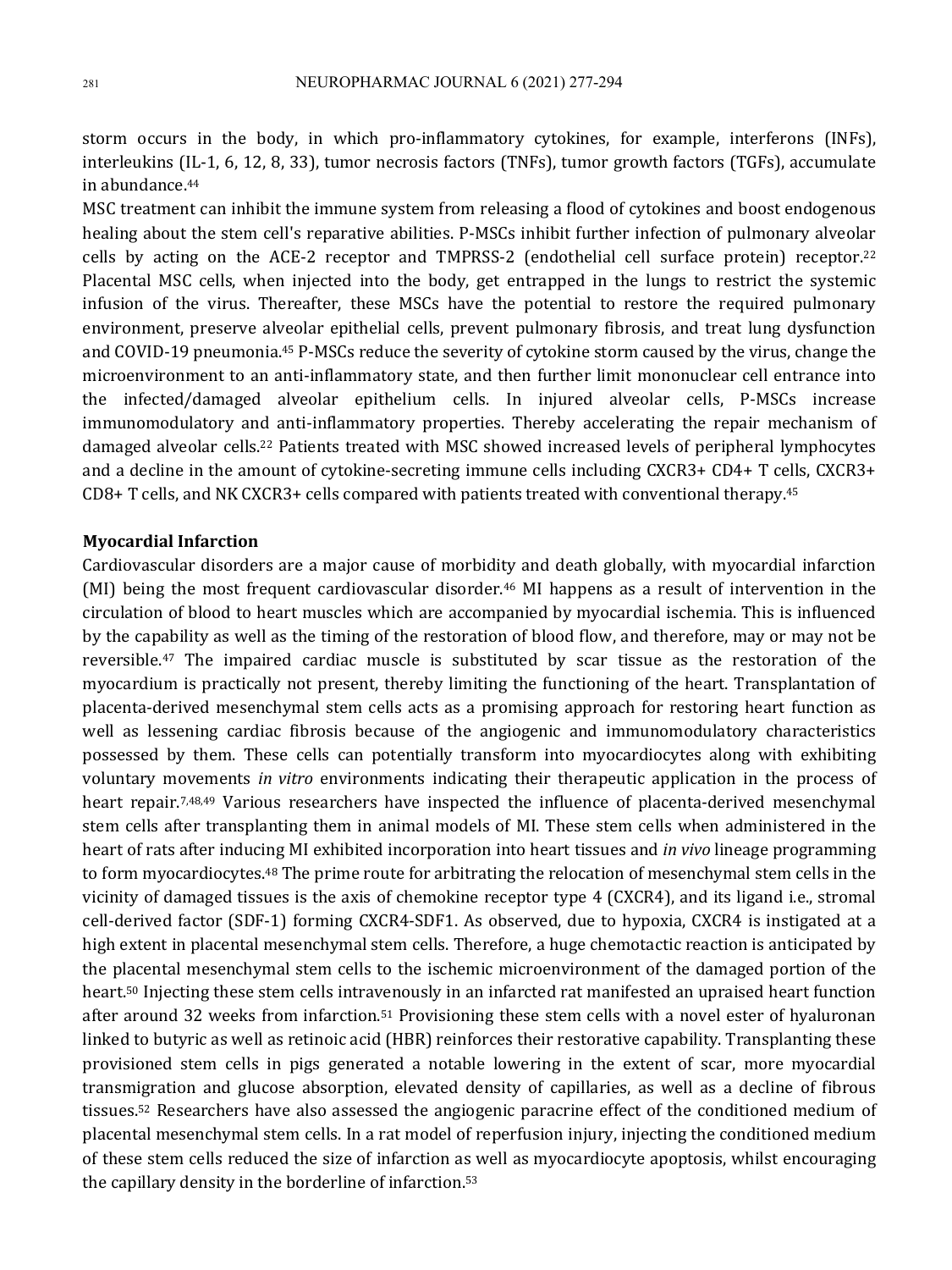Intracoronary injection of umbilical cord mesenchymal stem cells in people suffering from MI led to a healthy and markedly increased myocardial tolerance and circulation in the infarcted area. Enhancements in certain factors, like increased left ventricular ejection fraction as well as decreased enddiastolic volumes and LV end-systolic volumes, have been reported up until 18 months after therapy.<sup>54</sup> A phase I/II clinical study named RIMECARD showed the security and effectiveness of these stem cells which were injected intravenously in people suffering from chronic heart failure. There was also a decreased fraction ejection. Advancements in left ventricular activity, cognitive function, and life expectancy have been identified in treated groups.<sup>55</sup> The capacities of first trimester placental chorionic mesenchymal stem cells (FCMSCs) and third trimester placental chorionic mesenchymal stem cells (TCMSCs) have also been studied. FCMSCs had a better capacity to produce EC differentiation, as shown by improved *in vitro* morphology, angiogenic ability, *in vivo* cardiac function, and higher levels of proangiogenesis gene expression than  $TCMSCs.56$ 

# **Critical Limb Ischemia**

Critical limb ischemia is the most dangerous and advanced phase of peripheral artery disease which results from the thickening of walls of arteries due to the formation of plaque and brings scarcity in the blood perfusion, incorporating acute limb ischemia, gangrene, and even ulcers.<sup>57,58</sup> It is accompanied by accelerating stenosis, and eventually leads to blockage of peripheral arteries. The risks of developing peripheral artery disease increase with advancing age, high lipid content such as cholesterol (hyperlipidemia), high blood pressure, and predominantly diabetes. The hostile tissue environment generated by diabetes and ischemia can impair the functioning of a patient's cell products for autologous and allogeneic related therapies.<sup>59</sup> Angiogenic cells can contribute directly to the creation of new arteries while also providing endogenous growth factors, encouraging vascular expansion in a paracrine manner. Angiogenic treatment includes the use of angiogenic growth factors (HIF-1 $\alpha$ , VEGF, FGF1, etc.), gene transfer techniques utilizing viral or non-viral vectors to transport a gene coding for a therapeutic protein to target tissues, or the use of angiogenic stem cells.<sup>60</sup> However, in several instances, amputation is the sole alternative possible for treating critical limb ischemia. This is because the blood capillaries cannot be rectified, and recompression of vessels is generated. It has been outlined in the preclinical trials that cell therapy exhibits several benefits in neovascularization in numerous mice suffering from hindlimb ischemia. Placental mesenchymal stem cells have illustrated pro-angiogenic properties, when introduced into the ischemic area of the infected limb via intramuscular injections, thereby enhancing the blood circulation as well as encouraging the development of new vessels.<sup>24,61,62</sup> PMSCs can be administered with insulin (from external sources) and even without insulin. Upon administration, the efficacy of PMSC was calculated. The results were promising as there were newly formed capillaries, a higher number of arterioles, and even high secretion of different proangiogenic factors.<sup>63</sup> Furthermore, conditioned medium from placental mesenchymal stem cells also possessed pro-angiogenic effects in a mouse model having hindlimb ischemia, equivalent to the transplanted placental stem cells in the same research, disclosing that action of placental mesenchymal stem cell led fundamentally from the paracrine effect of the angiogenic elements secreted from these stem cells.<sup>24</sup> Nonetheless, in one more examination, cells were more effective in comparison to the cell lysate in liberating blood circulation, presumably stipulating the significance of elongated paracrine action for optimal blood flow restoration. $63$ 

# **Stroke**

Ischemic stroke, also called a cerebrovascular accident, is acute damage in the central nervous system caused due to compromised vasculature or brain perfusion, incorporating cerebral infarction, cerebral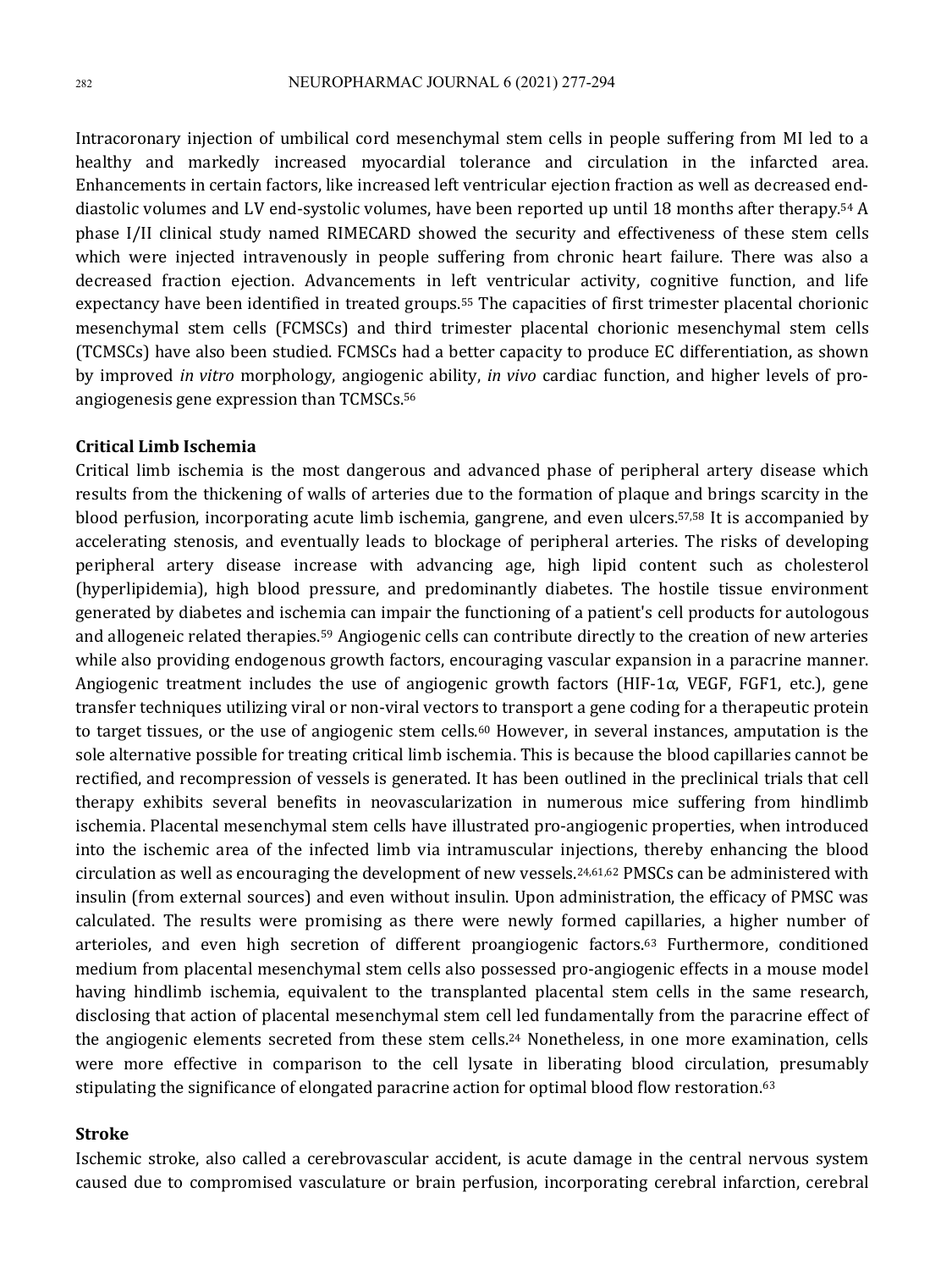bleed, and subarachnoid hemorrhage. It predominantly causes disability globally, and about 85% of strokes appear to be ischemic.<sup>64</sup> The frequently utilized curative technique for this condition is thrombolysis; however, many patients avoid out of window visits which is necessary for efficacious treatment. It has been outlined via experimental facts that regenerative medicine can lessen the degeneration of neurons as well as boost functional outcomes. Placental mesenchymal stem cells exhibit neuroprotective effects, which have been illustrated in stroke rat models. Administering these stem cells intravenously leads to a noteworthy enhancement of functional outcomes along with a considerable reduction in the mass of lesions, after 4 hours in the injury. This can be correlated with an escalation in the amounts of vascular endothelial and hepatocyte growth factors, as well as a brain-derived neurotrophic factor in the ischemic brain in comparison with the controls.<sup>65</sup> Similarly, stem cells can limit the injury caused by stroke. For the first time, Barzegar et al,  $(2021)^{66}$  discovered that intravenous injection of placental MSCs administered at the moment of reperfusion dramatically reduced ischemia damage in the ipsilateral hemisphere. This protection is linked to a substantial return of normal blood flow to the brain following MCAO (middle cerebral artery occlusion).

### **Cancer**

Over the years, our understanding and ability to deal with cancer have improved significantly. Despite the accelerated progress in the oncology domain, cancer remains a major lethality affecting both developing and developed parts of the world. The conventional treatment of cancer including surgical removal of the tumor, radiotherapy, and chemotherapy, have proven to be effective, however, severe side effects and drug resistance highlight the need to find an alternate therapy that could minimize the toxicity and still be efficient in treating the tumor cells.<sup>67</sup>

Placenta-derived mesenchymal stem cells offer a novel approach to cancer treatment. Placenta-derived MSCs have an intrinsic nature to migrate to the sites in the body which shows any kind of wear and tear. This property of PMSCs is majorly exploited in cancer treatment. Cancer and tumor sites behave as an unhealed wounded environment which sends a signal through paracrine signaling to PMSCs to migrate to the site of action. Inflammation is another factor that contributes to the movement of the cells.<sup>68,69</sup> This migration property was first observed in a xenograft mouse model.<sup>70</sup> PMSCs can be used as cellular Trojan horses as well for the targeted drug delivery. Nanoparticles are a novel approach for drug delivery but being foreign particles, nanoparticles are prone to high immunogenic response and have a high rate of failure as well due to inefficient dissemination in tumors. All these can be overcome by using stem cells as their delivery system.<sup>71,72</sup> This compound system of drug delivery has proven to be quite efficient in tumor apoptosis. MSC cell membrane coated with doxorubicin enclosed in porous silica nanoparticles is a fine example.<sup>73</sup> Furthermore, PMSCs can also be programmed genetically to produce certain antitumor compounds and peptides. Generally, PMSCs are modified with viral particles for the expression of certain cytokines like interferon-β (INF-β). A study conducted by Shen et al. showed induced apoptosis in breast cancer cells when umbilical cord MSCs were subjected to adenovirus particles expressing INF-β.<sup>74</sup> They can also be modified for producing particular enzymes as evident in the case of cytosine deaminaseproducing MSCs when injected into the brain hindered the growth of glioblastoma.<sup>70</sup> Endostatin, a neurovascular and anti-angiogenesis inhibitor, has been successfully administered using hPMSCs, which works as a gene vector in the treatment of ovarian cancer.<sup>75</sup> Along with acting as an accessory to other forms of therapies, PMSCs as their own also have anti-tumorigenic responses. Studies have demonstrated MSCs secreting cytotoxic peptides, mediating pro-apoptotic pathways, and inducing an anti-cancer immune response. Growth of breast cancer was attenuated by the placental MSCs through inhibiting ERK1/2 and activating the AKT pathway, leading to apoptosis.<sup>76</sup> TNF-related apoptosis-inducing ligand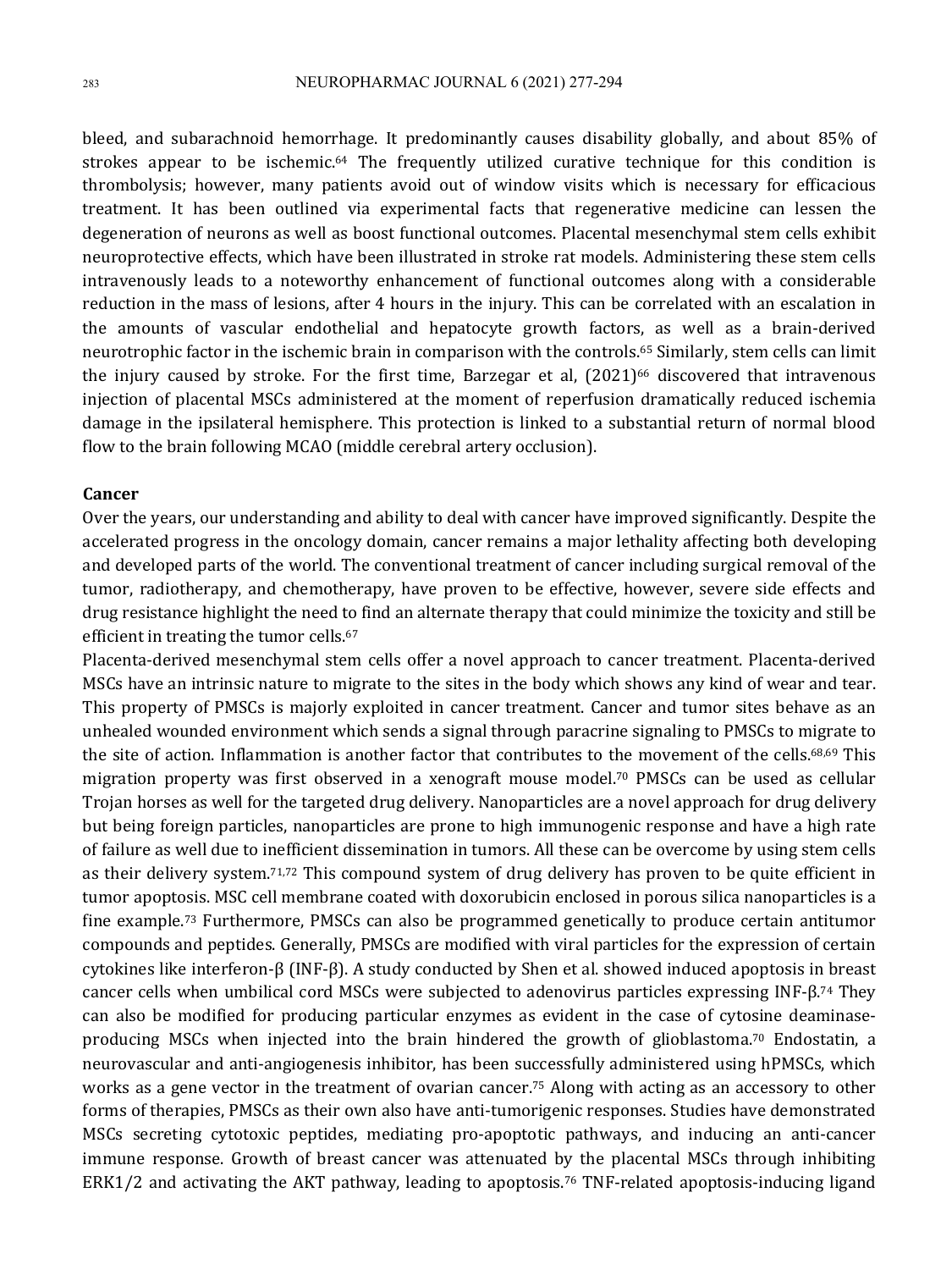(TRAIL) is another cytotoxic agent released by MSCs inducing apoptotic pathways, all leading to inhibiting the growth of several types of carcinomas.<sup>77</sup> Combining PMSCs with drugs to improve restrictions in treatment is also considered. Therapeutic medicines combining anti-angiogenic treatment and chemotherapy can be utilized with decidua-derived MSCs. The decidua mesenchymal stem cells were used to carry out a combination of endostatin transfection and doxorubicin-nanoparticle loading.<sup>78</sup>

# **Parkinson's Disease**

In Parkinson's disease (PD) a gradual impairment of motor skills can be observed. This happens when neurons in the brain controlling the locomotive functions become functionally inactive or die. It is characterized by the loss of dopamine-releasing neurons and thereby, decreased levels of dopamine in the striatum. There is no cure available for the full-fledged treatment of the disease, however, few medicines and therapies have been employed to target the symptoms. Anticholinergics, dopamine agonists, and neuroprotective (drug therapy) are the most common treatments for PD to date.<sup>14,79</sup> When talking to stem cells, the main objective becomes to re-establish the dopaminergic neurons and related transmission signals. Neural progenitors produced by the differentiation of PMSCs were transplanted into a rat with PD. The results showed alleviation of the PD symptoms and the neural progenitors transformed into dopaminergic differentiation.<sup>80</sup> In a study on mice, MSCs can lower the amount of  $\alpha$ -synuclein, block microglia cell polarization, and increase neuron survival.<sup>81</sup> It is believed and being studied that treatment with PMSCs can also help in symptoms unrelated to the motor like constipation and hyposmia through the secretion of anti-apoptotic and anti-inflammatory factors.

#### **Alzheimer's Disease**

Alzheimer's disease (AD) is yet another progressive disease that is characterized by dementia i.e., memory loss with aging. It is a result of abnormal accumulation of amyloid peptides and tau tangles all over the brain causing loss of neural activity.<sup>79</sup> Structurally, it usually starts with the hippocampus and entorhinal cortex, parts primarily responsible for memory response. With time, shrinkage in other parts of the brain is also visible. AD mice models injected with PMSCs demonstrated higher levels of amyloid breaking enzymes and also lower levels of pro-inflammatory peptides. PMSCs showed a strong immunomodulatory effect by increasing the levels of anti-inflammatory cytokines like IL-10 and TGF-β. Moreover, enhanced memory response was also observed.<sup>82</sup> MSCs generated from the placental amniotic membrane can help AD model mice enhance their spatial learning and memory. The number of amyloid plaques was also decreased, suggesting that MSC therapy generated from the human placental amniotic membrane might ameliorate AD pathogenesis and cognitive performance by regulating oxidative stress.<sup>83</sup>

# **Amyotrophic Lateral Sclerosis**

Another neurological disease is amyotrophic lateral sclerosis (ALS), which is characterized by symptoms like muscle weakness, paralysis, respiratory problems ultimately leading to death. These symptoms are caused by the degeneration of neurons in the brain and spinal cord. Although no conclusive therapies are available for ALS, the stem cells put forward an approach that leads to extended lifespan. ALS mice models injected with PMSCs demonstrated delayed degeneration of motor neurons by shielding them from inflammatory peptides.<sup>84</sup> MSCs have been found to migrate to the spinal cord of mice and inhibit microglial activation and tissue glial proliferation, increasing the number of motor neurons, suggesting that MSCs may have neuroprotective properties. Experiments have demonstrated that exosomes produced from ASC can protect motor neuron-like NSC-34 cells from oxidative damage and improve cell viability.14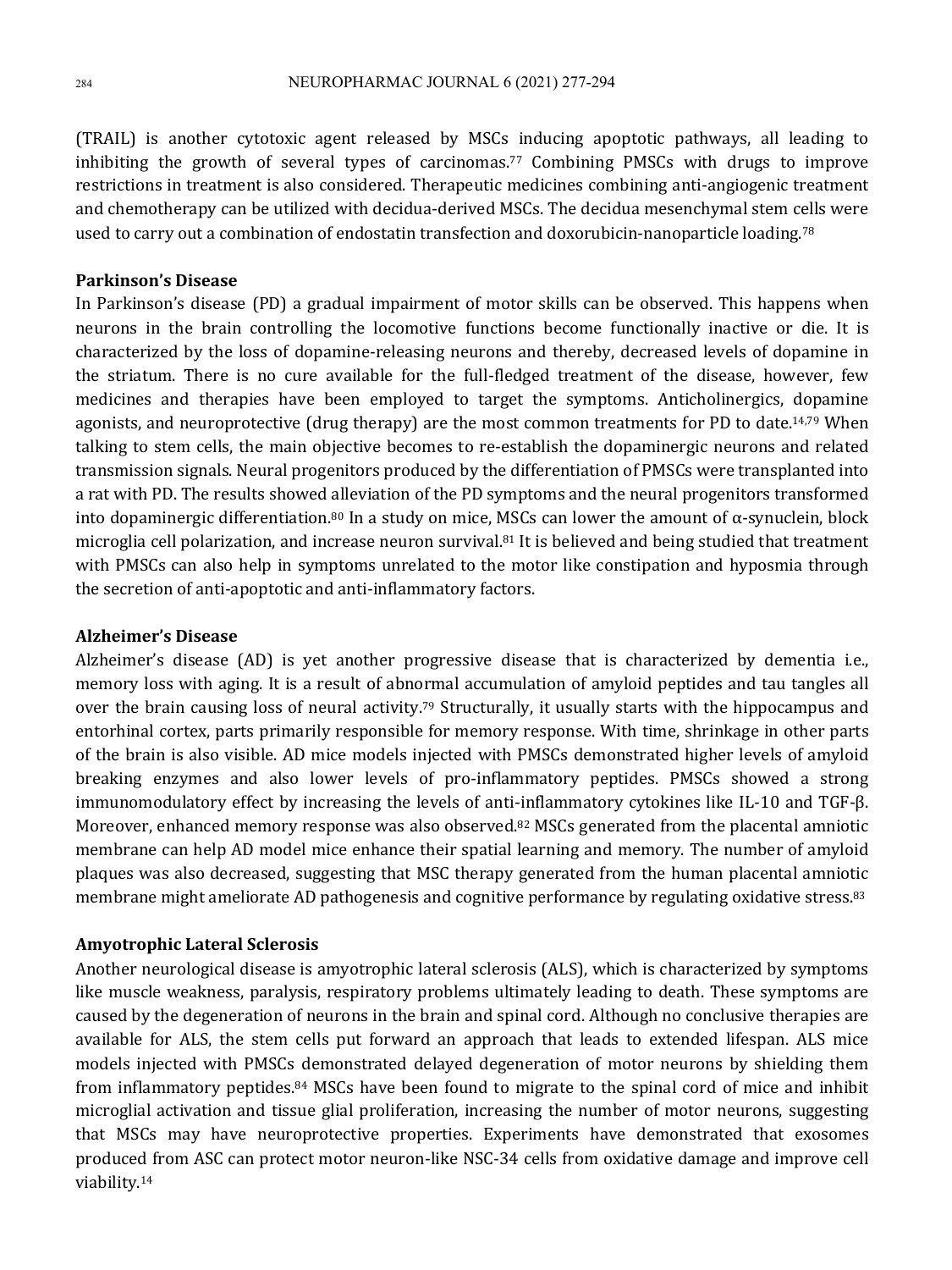#### **Multiple Sclerosis**

The pathogenicity of multiple sclerosis (MS) can be divided into two sections; inflammatory immune response and the degenerative process. The main characteristic of MS is the demyelinated portion in the central nervous system. The demyelination is healed by the formation of a glial scar. MS is also an autoimmune disorder mediated by the T-cells, attacking the myelin sheath peptides leading to loss of neurons and dendrocytes. Therapies available and in the study mostly target the immune system. PMSCs provide a unique approach to the treatment of MS patients by regulating both the immune response and facilitating the regeneration of the neural cells. Many studies have been conducted which use PMSCs on autoimmune encephalomyelitis (EAE) mouse models. The symptoms of EAE closely resemble MS symptoms. An immune response is triggered by the injection of myelin antigen and transplantation of PMSCs at 5<sup>th</sup> day and  $14<sup>th</sup>$  day from immunization was concluded to reduce disease lethality and extended survival.<sup>85</sup> Injection of PMSCs is the EAE mice models were also an effective approach as these delayed the motor symptoms, modulated immune response by inhibiting the T cell proliferation and reducing inflammatory reactions, preventing neural network loss, and decreasing the seriousness of MS.<sup>86,87</sup>

The therapeutic efficacy of transplanting these stem cells in patients suffering from MS has been tested in various trials. Injecting umbilical cord-derived mesenchymal stem cells intravenously comes out to be feasible and safe in such patients. Additionally, the overall effects on treatment groups were observed to be stable or increased in comparison to the standard group.<sup>88</sup> In another research, patients having relapsing-remitting MS or secondary progressive MS were spontaneously administered with placental stem cells (PDA-001, a preparation of hPMSCs) and several individuals who were treated had steady or declining expanded disability status scale ratings (EDSS), which showed potential reparative influence on the patients.<sup>89</sup>

# **Liver diseases**

Cirrhosis is the final stage of many liver injuries like viral infections, metabolic disorders, alcoholism, and even acute liver failure resulting from various processes. The typical functioning of the liver is disturbed due to the formation of the scar by the extracellular matrix. It further leads to necroinflammation and fibrogenesis.<sup>90,91</sup> Liver cirrhosis is an irrevocable condition that can be deadly, and the sole option for curing the disease is liver transplantation. However, the lesser availability of donors along with the constant requirement of immunosuppressants restrict liver transplantation and this is why cell transplantation emerges to be an appropriate alternative. Besides fetal and adult hepatocytes, stem cells are also taken into consideration for cell transplantations. It has been outlined that PMSCs can potentially be beneficent because of their ability to transform to hepatic-like cells, thereby forming functioning 3D structures.<sup>92</sup> AF-MSCs can engraft in the injured liver and produce Annexin-A1 and other helpful cytokines to successfully reduce the degree of liver damage and promote liver repair and regeneration.<sup>93</sup> Vascular cell adhesion molecule-1 and very late antigen-4 adhesion molecules help PMSCs to concentrate in injured areas. Through cell-cell interactions and the production of growth factors including hepatocyte growth factor (HGF) and vascular endothelial growth factor (VEGF), PMSCs help to heal the injured liver.<sup>94,95</sup> These stem cells have been shown to induce a notable decrease in fibrosis and also in the serum amounts of transaminases. An enhancement in liver regeneration has been suggested due to initiation in the mechanism of autophagy<sup>96</sup>, a decline in apoptosis, repression in the activation of stellate cells<sup>97</sup>, and incitement in liver cell proliferation.<sup>98</sup> They are also shown to limit hepatocyte inflammation as well as prevent apoptosis by suppression of TNF-α and IFN-γ. This causes the rejuvenation of hepatocytes and release of HGF, VEGF, IL-6, and PAF (Platelet-activating factor).<sup>75,99</sup> No indications regarding the formation of hepatocytes from cell transplants have been revealed in the rat model exhibiting CC14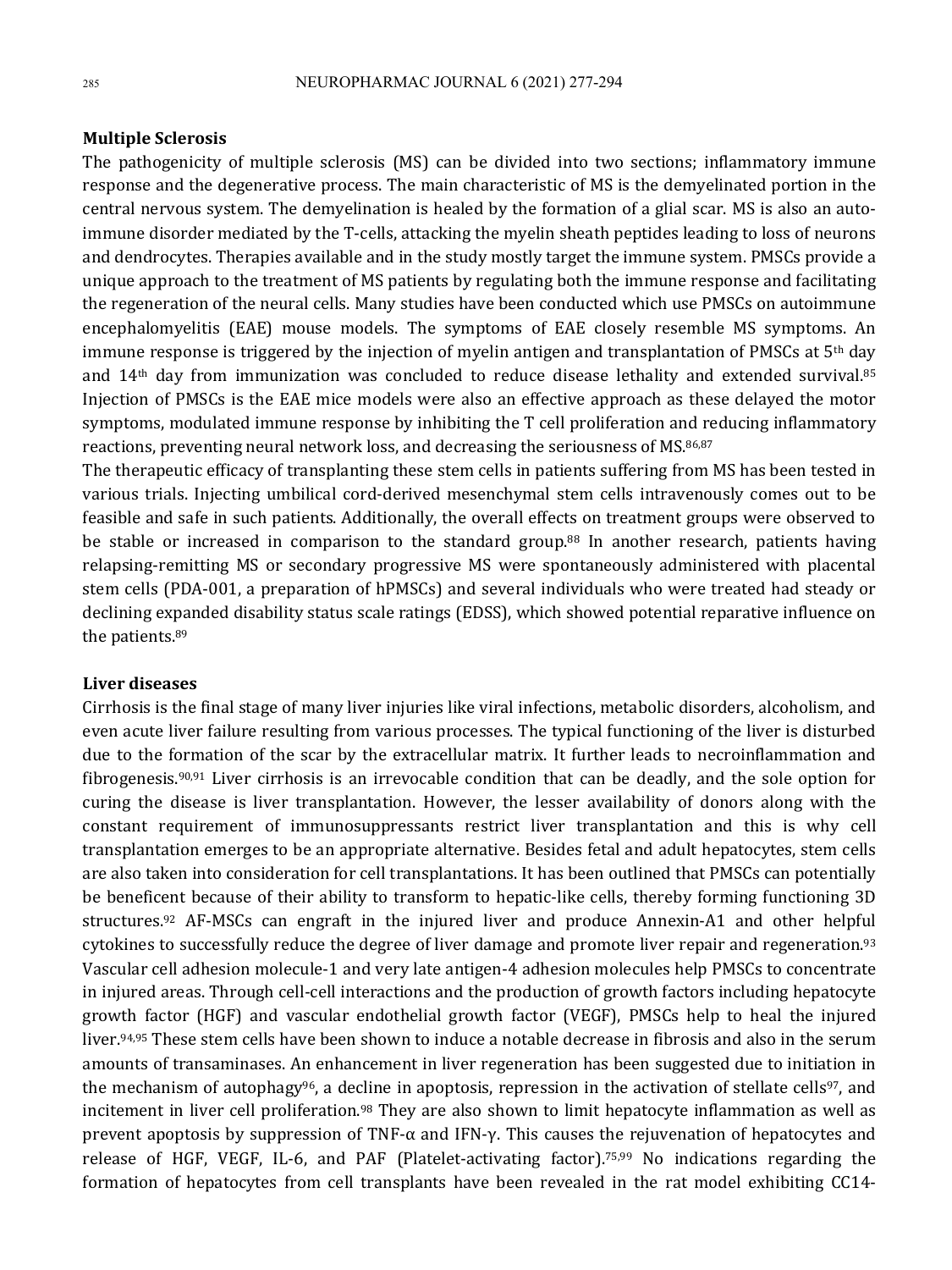induced fibrosis<sup>98</sup>, however, engraftment of PMSCs along with human albumin and  $\alpha$ -fetoprotein expression has been outlined.<sup>97,100,101</sup>

# **Bone and Cartilage Diseases**

Although bones have a physiological capability of regeneration and remodeling as evident from the healing of bones in case of any damage, there are some physiological scenarios when the physical regeneration of bone is compromised and insufficient. Osteoporosis is one of the conditions where compromised regeneration is seen. Deployment of PMSCs as a therapy for bone disorders exploits their multipotency. PMSCs possess the potential to differentiate and transform into osteocytes. They are *in vivo* potential of forming bones have been acknowledged by many studies thereby making the therapy an interesting candidate to facilitate bone repair. In a study, PMSCs injected in mice models with femur defects were able to fully recover the damage without any signs of fibrosis. They were injected in combination with nano biphasic calcium phosphate ceramics.<sup>102</sup> Another study used hydroxyapatite/tricalcium phosphate particles to form bones at the implants in a severe immune deficiency (SCID) mice model.<sup>103</sup> The multipotency and ability to differentiate into musculoskeletal lineages makes PMSC an alternative and interesting option for osteoarthritis  $(OA)$ , a degenerative disease of cartilages in the joints. Many studies have been conducted supporting the regenerative hypothesis using PMSCs. Rat models with osteochondral defects in the knee were found to form hyaline cartilage when administered with the PMSCs grown on silk fibroin.<sup>104</sup> In a study, for covering the femoral defects, PMSCs infused in collagen I gel were subjected to a diseased rat model. Upon testing, the soft-grown tissue was positive for toluidine blue which indicated the differentiation of transplanted cells.<sup>105</sup> Proliferative and osteogenic effects of andrographolide (AP) on human-PMSCs have also been studied. It also improved osteogenic differentiation by increasing the expression of osteoblast-specific mRNA. Furthermore, it can aid bone development by increasing the amount of the bone structural protein osteocalcin in osteoblastic cells.<sup>106</sup>

#### **Intestinal Diseases**

Crohn's disease, as well as ulcerative colitis, are chronic illnesses triggered due to prolonged swelling of the epithelial cells in the intestinal tract leading to tissue damage all over the gastrointestinal system. These conditions are thought to be a consequence of an aberrant immunological response to intraluminal antigens among susceptible individuals. Many other specific gene mutations of the nucleotidebinding oligomerization domain 2 (NOD2) are involved in the progression of this disorder.<sup>107</sup> These two illnesses have significant effects on well-being and presently no cure is available. In addition, most sufferers are not receptive to early detection and treatment. Injecting a conditioned medium of PMSCs intraperitoneally improved clinical characteristics in a mouse paradigm suffering from colitis instigated by dextran sulfate sodium.<sup>108</sup> These stem cells when injected intraperitoneally also inhibited tissue necrosis and reduced mouse fatalities. These positive effects seemed to be significantly higher while using NOD2-activated stem cells.<sup>82</sup>

A study showed the safety of intravenous infusion of these stem cells (PDA001) in individuals suffering from intermediate to serious level Crohn's disorder, and subsequently, certain recovery rates of the illness were also noted.<sup>109</sup> Similarly, in another monitored clinical experiment, the patient's situation enhanced dramatically on intravenously injecting these stem cells. This led to a considerable decrease in steroid concentrations. Furthermore, many patients having anal fistula exhibited significant progress.<sup>110</sup>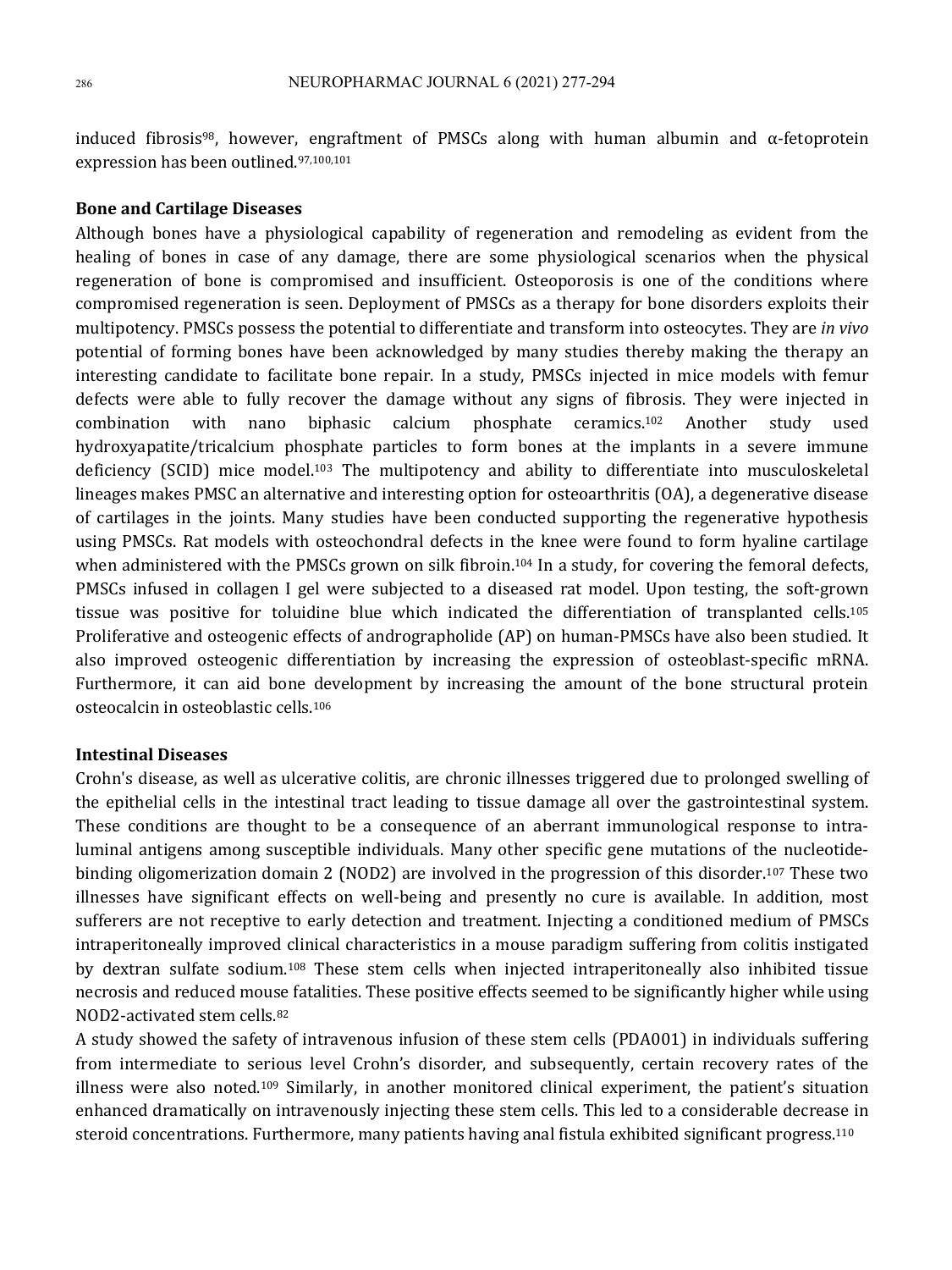# **Clinical trials of placenta-derived mesenchymal stem cells for treating various diseases**

Clinical trials are human research studies that are used to assess the effectiveness of pharmacological, surgical, or cognitive interventions. PMSCs have also undergone clinical trials for the treatment of certain diseases. For instance, a Phase 1 study has been conducted for determining the safety of intramuscular dosage of PLX-PAD (placenta-derived MSC) for treating critical limb ischemia. Similarly, recently another phase 1 and 2 clinical trials are being conducted for assessing the potential of cryopreserved PMSCs against deadly SARS-COV-2. Many such registered clinical levels are mentioned in Table 1.

| Table 1: List of registered clinical trials of placenta-derived mesenchymal stem cells for treating various |  |  |
|-------------------------------------------------------------------------------------------------------------|--|--|
| diseases. <sup>111</sup>                                                                                    |  |  |

| <b>NCT Number</b>           | <b>Purpose of Study</b>                                                                                                                                                                                                | <b>Disease</b>                                     | <b>Phase</b>               |
|-----------------------------|------------------------------------------------------------------------------------------------------------------------------------------------------------------------------------------------------------------------|----------------------------------------------------|----------------------------|
| NCT00919958<br>$(YOS-2009)$ | Determining the safety of PLX-PAD (placenta-<br>derived MSC) single dose, intramuscular<br>Critical limb ischemia<br>injection for the treatment of CLI                                                                |                                                    | Phase 1                    |
| NCT04464213<br>$(YOS-2020)$ | Evaluate the efficacy and safety of human<br>PMSCs on diabetic foot ulcer                                                                                                                                              | Diabetic foot ulcer                                | Phase 1                    |
| NCT04464213<br>$(YOS-2020)$ | Study the pharmacokinetics and tolerance of<br>hPMSC on diabetic foot ulcer                                                                                                                                            | Diabetic foot ulcer                                | Phase 1                    |
| NCT01420432<br>$(YOS-2011)$ | Ankylosing<br>spondylitis<br>Safety and efficacy study of umbilical<br>cord/PMSCs to treat ankylosing spondylitis<br>(inflammatory<br>arthritis)                                                                       |                                                    | Phase 1                    |
| NCT01413035<br>(2011)       | Evaluate the safety and efficacy of hPMSCs at a<br>dose of 1.0E+6 MSC/kg for type 2 diabetes                                                                                                                           | Type 2 diabetes                                    | Phase 1 and 2              |
| NCT01413035<br>(2011)       | Evaluate the safety and efficacy of MSCs<br>derived from the human placenta at a dose of<br>1.0E+6 MSC/kg for type 2 diabetes                                                                                          | Type 2 diabetes                                    | Phase 1 and 2              |
| NCT04652908<br>(2020)       | Study the efficacy of treatment of human<br>placenta-derived<br><b>MSCs</b><br>seeded<br>on<br>a<br>commercially available dural graft extracellular<br>matrix against myelomeningocele                                | Myelomeningocele                                   | Phase 1 and 2<br>(ongoing) |
| NCT04461925<br>(2020)       | Assessing infusions of cryopreserved allogeneic<br>multipotent mesenchymal stem cells of the<br>placenta and umbilical cord for COVID-19<br>SARS-CoV-2<br>patients with acute respiratory<br>distress<br>syndrome      |                                                    | Phase 1 and 2<br>(ongoing) |
| NCT01129739<br>(2010)       | Evaluate safety and efficacy of hPMSCs at a<br>dose of 1.0E+6 MSC/kg on subjects for<br>refractory anemia (RA) and refractory anemia<br>sideroblast<br>ring<br>(RARS)<br>with<br>of<br>myelodysplastic syndromes (MDS) | Myelodysplastic<br>syndromes (a type of<br>cancer) | Phase 2                    |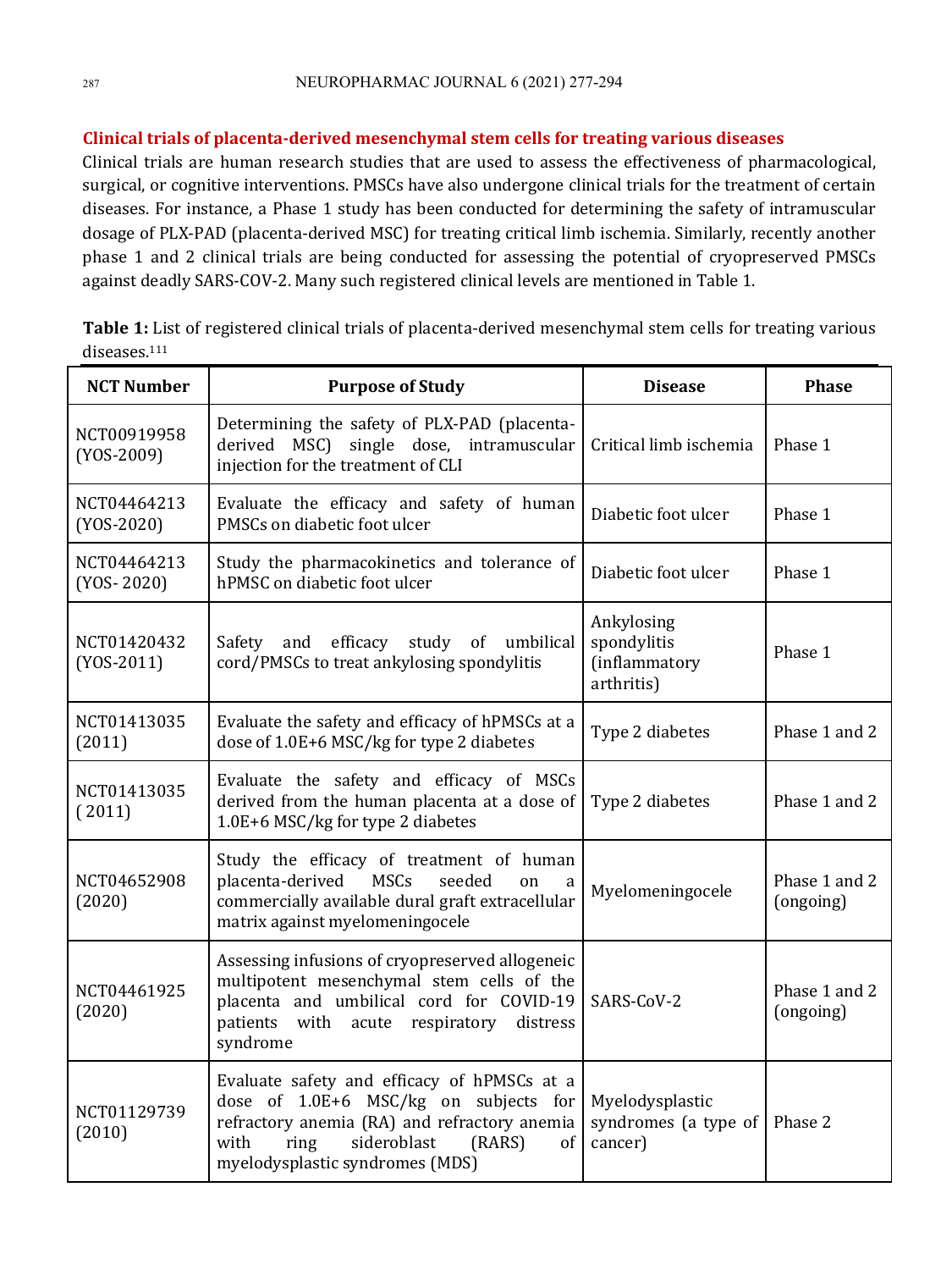#### **Future Prospects and Concluding Remarks**

Placenta derived mesenchymal stem cells serve as potential sources for use in stem cell therapy in humans. Cell therapy employing these stem cells is primarily based on three essential properties they possess, i.e., their innate remedial ability or the release of paracrine factors, their ability to homing and engraftment and immune regulation capacity. Conversely, the medical utilization of PMSCs is still in its infant stages and many trials are still under research. Many trails involving cell therapy have been conducted using autologous stem cells. However, there are many drawbacks to using a patient's own cells. Firstly, there is a time constraint, as the growth and quality control of autologous cells can take some months. In addition, cells may exhibit lesser efficacy owing to inherent elderly factors, and these PMSCs pose some attributes which can make autologous gene therapy virtually impossible, as observed in the case of older patients as well as those with particular systemic chronic conditions such as diabetes. Allogeneic mesenchymal stem cells, on the other hand, have the ability to be produced in high yields quickly so that they can be easily accessible and delivered instantly. They can be procured under more systematic and explicitly tested parameters and are likely to minimize costs. Till now, published reports on the efficacy of therapy using PMSCs suggest that these cells are safe and thus they are already 'off-theshelf' products. While many clinical studies are underway or provide no published findings, there are a few positive reports on effectiveness of this treatment. Regenerative nanomedicine is indeed a propitious field which has provided very satisfactory outcomes at pre-clinical levels. Therapies of many illnesses can profit with the utilization of scaffolds, which provide a three-dimensional framework to facilitate cells, promote its adherence and development, thereby improve engraftment and subsequently the therapeutic outcomes. Apart from the use of cells as transporters of nanomaterials to transport medications within the wounded tissue and, even more, the prospect of stimulus-controlled secretion of medicines appears to be exhilarating. Along the way, further research is required on these stem cells which can potentially give promising results in the field of regenerative medicine.

#### **Acknowledgments**

The authors are grateful to the Delhi Technological University, New Delhi, India for providing the opportunity and support to conduct this study.

#### **Conflicts of Interest**

The author declares that there are no conflicts of interest relevant to this article.

#### **References**

- 1. Hipp J, Atala A. Sources of Stem Cells for Regenerative Medicine. Stem Cell Rev. 2008 Mar 20;4(1):3-11.
- 2. Quartu M, Serra MP, Boi M, Ibba V, Melis T, Del Fiacco M. Polysialylated-neural cell adhesion molecule (PSA-NCAM) in the human trigeminal ganglion and brainstem at prenatal and adult ages. BMC Neurosci. 2008 Dec 6;9(1):108.
- 3. Yen BL, Huang H-I, Chien C-C, Jui H-Y, Ko B-S, Yao M, et al. Isolation of Multipotent Cells from Human Term Placenta. Stem Cells. 2005 Jan;23(1):3-9.
- 4. Lee OK, Kuo TK, Chen W-M, Lee K-D, Hsieh S-L, Chen T-H. Isolation of multipotent mesenchymal stem cells from umbilical cord blood. Blood.  $2004$  Mar  $1;103(5):1669-75$ .
- 5. Napso T, Yong HEJ, Lopez-Tello J, Sferruzzi-Perri AN. The Role of Placental Hormones in Mediating Maternal Adaptations to Support Pregnancy and Lactation. Front Physiol. 2018 Aug 17;9.
- 6. Zakrzewski W, Dobrzyński M, Szymonowicz M, Rybak Z. Stem cells: past, present, and future. Stem Cell Res Ther. 2019 Dec 26;10(1):68.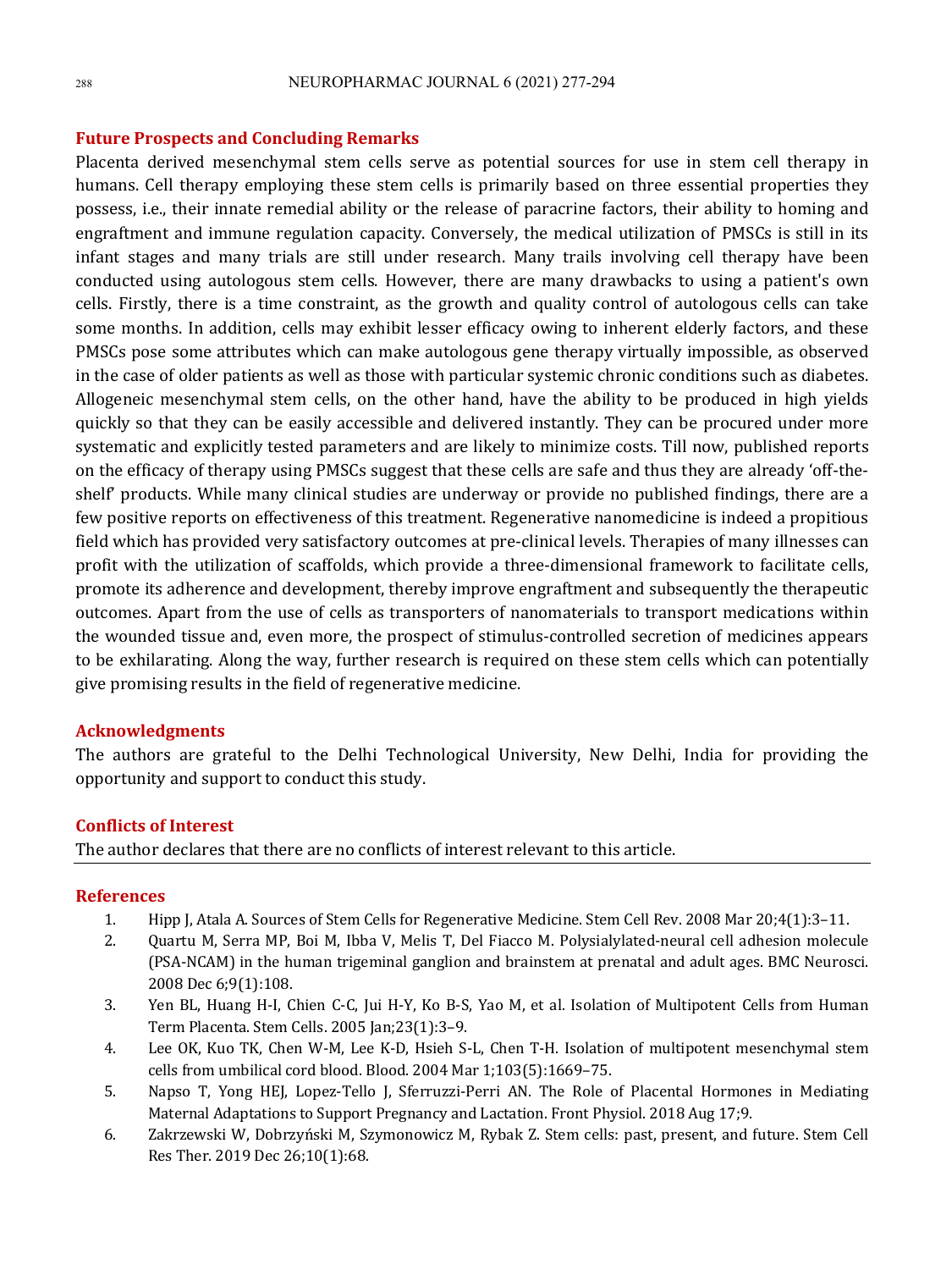- 7. Macias MI, Grande J, Moreno A, Domínguez I, Bornstein R, Flores AI. Isolation and characterization of true mesenchymal stem cells derived from human term decidua capable of multilineage differentiation into all 3 embryonic layers. Am J Obstet Gynecol. 2010 Nov;203(5):495.e9-495.e23.
- 8. Anker PS, Scherjon SA, Kleijburg-van der Keur C, de Groot-Swings GMJS, Claas FHJ, Fibbe WE, et al. Isolation of Mesenchymal Stem Cells of Fetal or Maternal Origin from Human Placenta. Stem Cells. 2004 Dec;22(7):1338–45.
- 9. Fukuchi Y, Nakajima H, Sugiyama D, Hirose I, Kitamura T, Tsuji K. Human Placenta-Derived Cells Have Mesenchymal Stem/Progenitor Cell Potential. Stem Cells. 2004 Sep;22(5):649-58.
- 10. Yen BL, Chien C-C, Chen Y-C, Chen J-T, Huang J-S, Lee F-K, et al. Placenta-Derived Multipotent Cells Differentiate into Neuronal and Glial Cells In Vitro. Tissue Eng Part A. 2008 [an;14(1):9-17.
- 11. Chang C-M, Kao C-L, Chang Y-L, Yang M-J, Chen Y-C, Sung B-L, et al. Placenta-derived multipotent stem cells induced to differentiate into insulin-positive cells. Biochem Biophys Res Commun. 2007 Jun;357(2):414–20.
- 12. Chien C-C, Yen BL, Lee F-K, Lai T-H, Chen Y-C, Chan S-H, et al. In Vitro Differentiation of Human Placenta-Derived Multipotent Cells into Hepatocyte-Like Cells. Stem Cells. 2006 Jul;24(7):1759-68.
- 13. Lee JM, Jung J, Lee H-J, Jeong SJ, Cho KJ, Hwang S-G, et al. Comparison of immunomodulatory effects of placenta mesenchymal stem cells with bone marrow and adipose mesenchymal stem cells. Int Immunopharmacol. 2012 Jun;13(2):219-24.
- 14. Yao P, Zhou L, Zhu L, Zhou B, Yu O, Mesenchymal Stem Cells: A Potential Therapeutic Strategy for Neurodegenerative Diseases. Eur Neurol. 2020;83(3):235-41.
- 15. Ns S, Na A. Sources of Mesenchymal Stromal Cells : An Overview. Am Jorunal Pharmacol. 2018;1(1):1–7.
- 16. Yun Cheng H. The Impact of Mesenchymal Stem Cell Source on Proliferation, Differentiation, Immunomodulation and Therapeutic Efficacy. J Stem Cell Res Ther. 2014;04(10).
- 17. Pipino C, Shangaris P, Resca E, Zia S, Deprest J, Sebire NJ, et al. Placenta as a reservoir of stem cells: an underutilized resource? Br Med Bull. 2013 Mar 1;105(1):43-68.
- 18. Kim EY, Lee K-B, Kim MK. The potential of mesenchymal stem cells derived from amniotic membrane and amniotic fluid for neuronal regenerative therapy. BMB Rep. 2014 Mar 31;47(3):135-40.
- 19. Siddesh SE, Gowda DM, Jain R, Gulati A, Patil GS, Anudeep TC, et al. Placenta-derived mesenchymal stem cells (P-MSCs) for COVID-19 pneumonia-a regenerative dogma. Stem Cell Investig. 2021 Feb;8:3–3.
- 20. Woods L, Perez-Garcia V, Hemberger M. Regulation of Placental Development and Its Impact on Fetal Growth—New Insights From Mouse Models. Front Endocrinol (Lausanne). 2018 Sep 27;9.
- 21. Abbasi-Kangevari M, Ghamari S-H, Safaeinejad F, Bahrami S, Niknejad H. Potential Therapeutic Features of Human Amniotic Mesenchymal Stem Cells in Multiple Sclerosis: Immunomodulation, Inflammation Suppression, Angiogenesis Promotion, Oxidative Stress Inhibition, Neurogenesis Induction, MMPs Regulation, and Remyelination Stim. Front Immunol. 2019 Feb 20;10.
- 22. Siddesh SE, Gowda DM, Jain R, Gulati A, Patil GS, Anudeep TC, et al. Placenta-derived mesenchymal stem cells (P-MSCs) for COVID-19 pneumonia-a regenerative dogma. Stem Cell Investig. 2021 Jul 9:8.
- 23. Toda A, Okabe M, Yoshida T, Nikaido T. The Potential of Amniotic Membrane/Amnion-Derived Cells for Regeneration of Various Tissues. J Pharmacol Sci. 2007;105(3):215-28.
- 24. Ambrósio CE, Orlandin JR, Oliveira VC, Motta LCB, Pinto PAF, Pereira VM, et al. Potential application of aminiotic stem cells in veterinary medicine. Anim Reprod. 2020 May 22;16(1):24-30.
- 25. Portmann-Lanz CB, Schoeberlein A, Huber A, Sager R, Malek A, Holzgreve W, et al. Placental mesenchymal stem cells as potential autologous graft for pre- and perinatal neuroregeneration. Am J Obstet Gynecol. 2006 Mar;194(3):664–73.
- 26. Ventura Ferreira MS, Bienert M, Müller K, Rath B, Goecke T, Opländer C, et al. Comprehensive characterization of chorionic villi-derived mesenchymal stromal cells from human placenta. Stem Cell Res Ther. 2018 Dec 5;9(1):28.
- 27. L. PK, Kandoi S, Misra R, S. V, K. R, Verma RS. The mesenchymal stem cell secretome: A new paradigm towards cell-free therapeutic mode in regenerative medicine. Cytokine Growth Factor Rev. 2019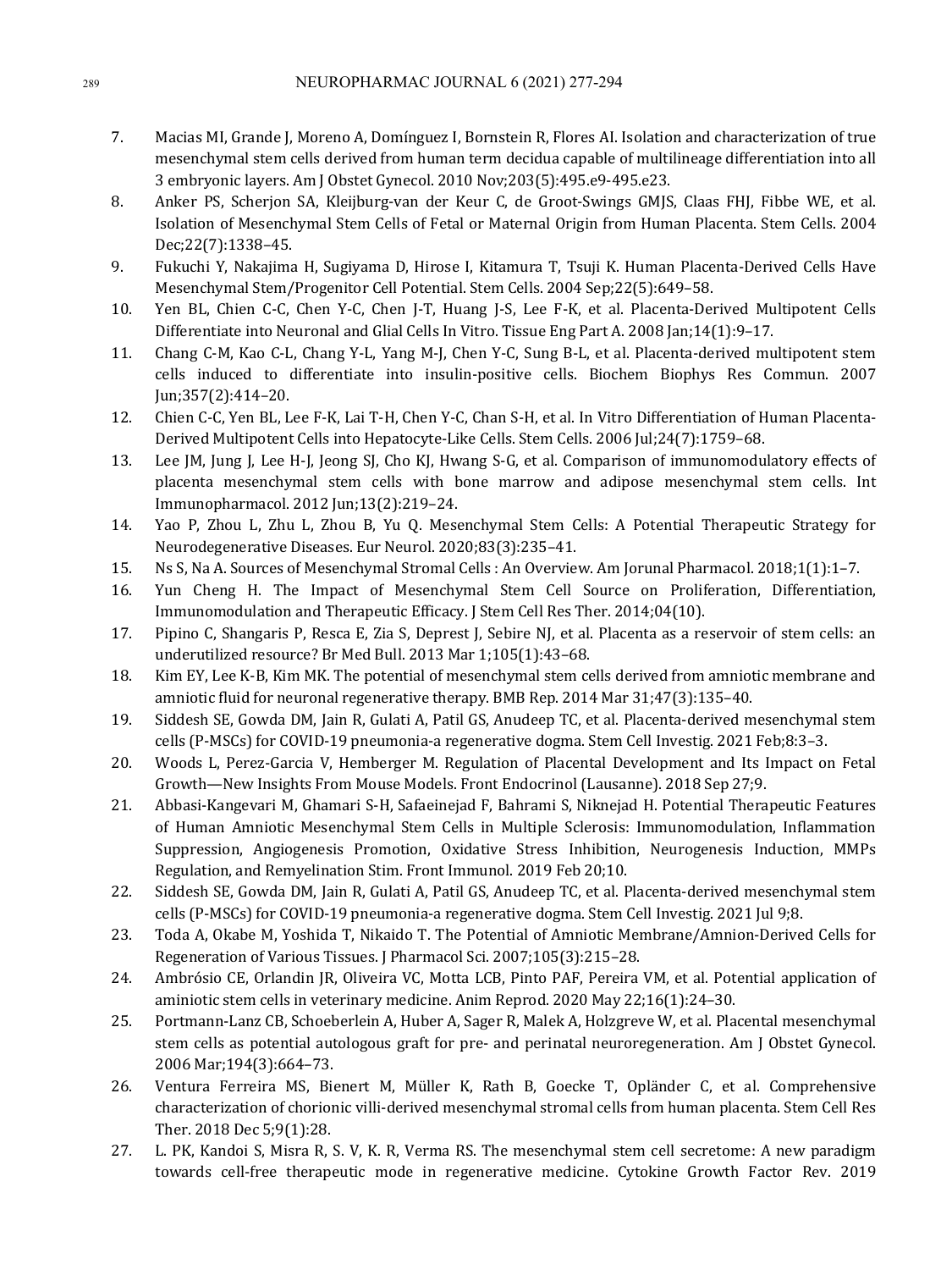Apr;46:1–9. 

- 28. Bailo M, Soncini M, Vertua E, Signoroni PB, Sanzone S, Lombardi G, et al. Engraftment Potential of Human Amnion and Chorion Cells Derived from Term Placenta. Transplantation. 2004 Nov 27;78(10):1439-48.
- 29. Vegh I, Grau M, Gracia M, Grande J, de la Torre P, Flores AI. Decidua mesenchymal stem cells migrated toward mammary tumors in vitro and in vivo affecting tumor growth and tumor development. Cancer Gene Ther. 2013 Jan 5;20(1):8-16.
- 30. Pogozhykh O, Prokopyuk V, Figueiredo C, Pogozhykh D. Placenta and Placental Derivatives in Regenerative Therapies: Experimental Studies, History, and Prospects. Stem Cells Int. 2018;2018:1-14.
- 31. Gnecchi M, Zhang Z, Ni A, Dzau VJ. Paracrine Mechanisms in Adult Stem Cell Signaling and Therapy. Circ Res. 2008 Nov 21;103(11):1204–19.
- 32. Taglauer ES, Adams Waldorf KM, Petroff MG. The hidden maternal-fetal interface: events involving the lymphoid organs in maternal-fetal tolerance. Int J Dev Biol. 2010;54(2–3):421–30.
- 33. Blaschitz A, Hutter H, Dohr G. HLA Class I protein expression in the human placenta. Early Pregnancy. 2001 Jan;5(1):67-9.
- 34. Xu X, Zhou Y, Wei H, Roles of HLA-G in the Maternal-Fetal Immune Microenvironment. Front Immunol. 2020 Oct 22;11.
- 35. Bowen JM, Chamley L, Mitchell MD, Keelan JA. Cytokines of the placenta and extra-placental membranes: biosynthesis, secretion and roles in establishment of pregnancy in women. Placenta. 2002 Apr;23(4):239–56.
- 36. McCracken SA, Hadfield K, Rahimi Z, Gallery ED, Morris JM. NF-kB-regulated suppression of T-bet in T cells represses Th1 immune responses in pregnancy. Eur J Immunol. 2007 May;37(5):1386-96.
- 37. Heikkinen J, Möttönen M, Alanen A, Lassila O. Phenotypic characterization of regulatory T cells in the human decidua. Clin Exp Immunol. 2004 May;136(2):373-8.
- 38. Abumaree MH, Al Jumah MA, Kalionis B, Jawdat D, Al Khaldi A, Abomaray FM, et al. Human Placental Mesenchymal Stem Cells (pMSCs) Play a Role as Immune Suppressive Cells by Shifting Macrophage Differentiation from Inflammatory M1 to Anti-inflammatory M2 Macrophages. Stem Cell Rev Reports. 2013 Oct 28;9(5):620–41.
- 39. Yust-Katz S, Fisher-Shoval Y, Barhum Y, Ben-Zur T, Barzilay R, Lev N, et al. Placental mesenchymal stromal cells induced into neurotrophic factor-producing cells protect neuronal cells from hypoxia and oxidative stress. Cytotherapy. 2012 Jan;14(1):45-55.
- 40. Li Q, Guan X, Wu P, Wang X, Zhou L, Tong Y, et al. Early Transmission Dynamics in Wuhan, China, of Novel Coronavirus-Infected Pneumonia. N Engl J Med. 2020 Mar 26 [cited 2021 Jul 4];382(13):1199-207.
- 41. Madabhavi I, Sarkar M, Kadakol N. COVID-19. A review. Monaldi Arch Chest Dis. 2020 May 14;90(2).
- 42. Sun P, Lu X, Xu C, Sun W, Pan B. Understanding of COVID-19 based on current evidence. J Med Virol. 2020 Jun 5;92(6):548–51.
- 43. Luthra R, Kaur S, Bhandari K. Applications of CRISPR as a potential therapeutic. Life Sci. 2021 Nov;284:119908.
- 44. Iwata-Yoshikawa N, Okamura T, Shimizu Y, Hasegawa H, Takeda M, Nagata N, TMPRSS2 Contributes to Virus Spread and Immunopathology in the Airways of Murine Models after Coronavirus Infection. Gallagher T, editor. J Virol. 2019 Mar 15;93(6).
- 45. Leng Z, Zhu R, Hou W, Feng Y, Yang Y, Han Q, Shan G, Meng F, Du D, Wang S, Fan J, Wang W, Deng L, Shi H, Li H, Hu Z, Zhang F, Gao J, Liu H, Li X, Zhao Y, Yin K, He X, Gao Z, Wang Y, Yang B, Jin R, Stambler I, Lim LW, Su H, Moskalev A, Cano A, Chakrabarti S, Min KJ, Ellison-Hughes G, Caruso C, Jin K, Zhao RC. Transplantation of ACE2 Mesenchymal Stem Cells Improves the Outcome of Patients with COVID-19 Pneumonia. Aging Dis. 2020 Mar 9;11(2):216-228.
- 46. Finegold JA, Asaria P, Francis DP. Mortality from ischaemic heart disease by country, region, and age: Statistics from World Health Organisation and United Nations. Int J Cardiol. 2013 Sep;168(2):934–45.
- 47. Faiella W, Atoui R. Therapeutic use of stem cells for cardiovascular disease. Clin Transl Med. 2016 Dec 18;5(1).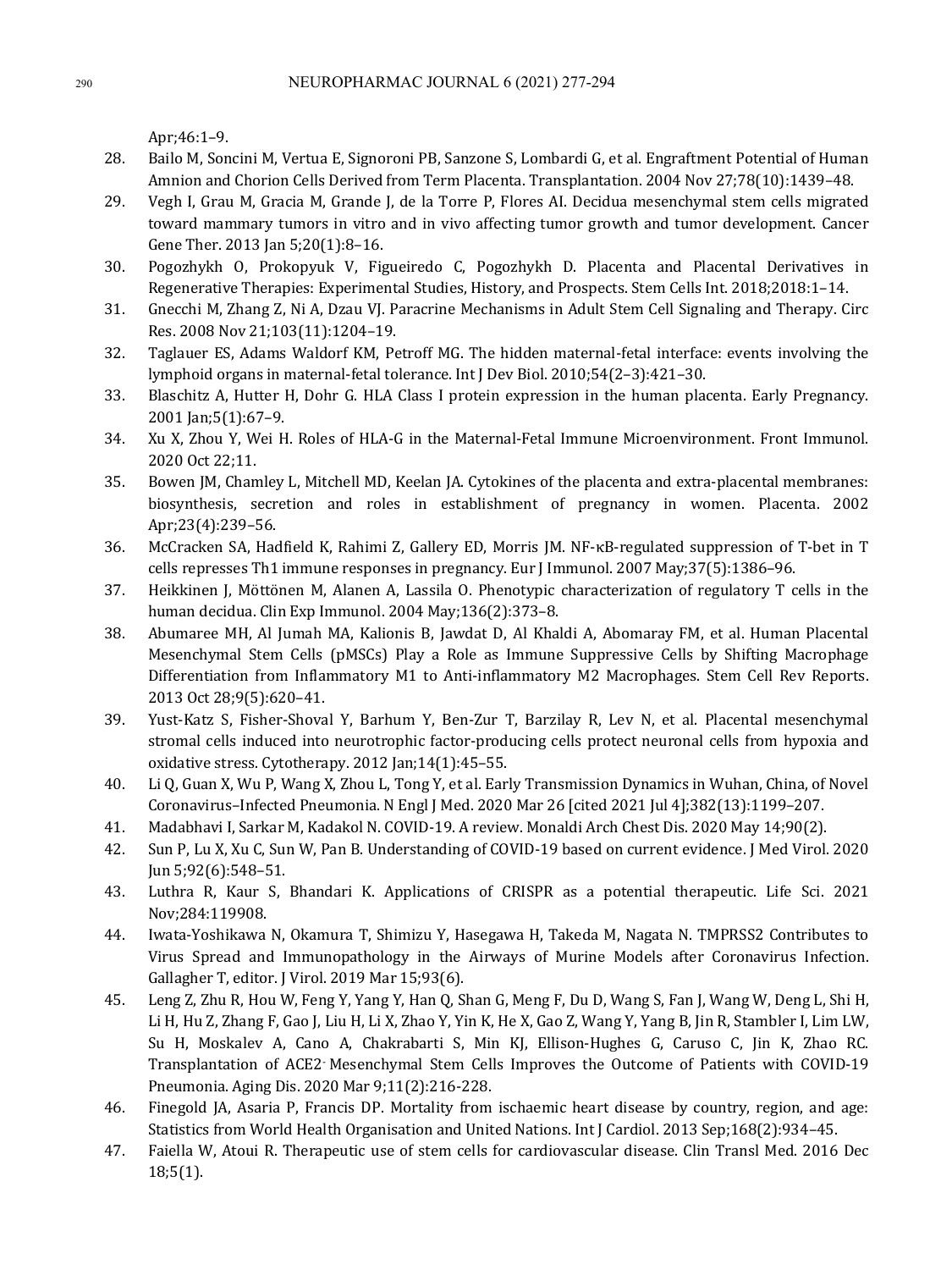- 48. Zhao P, Ise H, Hongo M, Ota M, Konishi I, Nikaido T. Human Amniotic Mesenchymal Cells Have Some Characteristics of Cardiomyocytes. Transplantation. 2005 Mar 15;79(5):528-35.
- 49. Okamoto K, Miyoshi S, Toyoda M, Hida N, Ikegami Y, Makino H, et al. 'Working' cardiomyocytes exhibiting plateau action potentials from human placenta-derived extraembryonic mesodermal cells. Exp Cell Res. 2007 Jul;313(12):2550–62.
- 50. Li L, Jaiswal PK, Makhoul G, Jurakhan R, Selvasandran K, Ridwan K, et al. Hypoxia modulates cell migration and proliferation in placenta-derived mesenchymal stem cells. [Thorac Cardiovasc Surg. 2017 Aug;154(2):543-552.e3.
- 51. Lpez Y, Lutjemeier B, Seshareddy K, M. Trevino E, Sue Hageman K, I. Musch T, et al. Wharton's Jelly or Bone Marrow Mesenchymal Stromal Cells Improve Cardiac Function Following Myocardial Infarction for More Than 32 Weeks in a Rat Model: A Preliminary Report. Curr Stem Cell Res Ther. 2013 Feb 1;8(1):46-59.
- 52. Simioniuc A, Campan M, Lionetti V, Marinelli M, Aquaro GD, Cavallini C, et al. Placental stem cells pretreated with a hyaluronan mixed ester of butyric and retinoic acid to cure infarcted pig hearts: a multimodal study. Cardiovasc Res. 2011 Jun 1;90(3):546-56.
- 53. Danieli P, Malpasso G, Ciuffreda MC, Cervio E, Calvillo L, Copes F, et al. Conditioned Medium From Human Amniotic Mesenchymal Stromal Cells Limits Infarct Size and Enhances Angiogenesis. Stem Cells Transl Med. 2015 May; 4(5): 448-58.
- 54. Gao LR, Chen Y, Zhang NK, Yang XL, Liu HL, Wang ZG, et al. Intracoronary infusion of Wharton's jellyderived mesenchymal stem cells in acute myocardial infarction: double-blind, randomized controlled trial. BMC Med. 2015 Dec 10;13(1):162.
- 55. Bartolucci J, Verdugo FJ, González PL, Larrea RE, Abarzua E, Goset C, et al. Safety and Efficacy of the Intravenous Infusion of Umbilical Cord Mesenchymal Stem Cells in Patients With Heart Failure. Circ Res. 2017 Oct 27;121(10):1192–204.
- 56. Yu S, You X, Liang H, Li Y, Fu Y, Zhang X, Hu X, An J, Xu Y, Li F. First trimester placental mesenchymal stem cells improve cardiac function of rat after myocardial infarction via enhanced neovascularization. Heliyon. 2021 Feb 1;7(1):e06120.
- 57. Sprengers RW, Teraa M, Moll FL, de Wit GA, van der Graaf Y, Verhaar MC. Quality of life in patients with no-option critical limb ischemia underlines the need for new effective treatment. I Vasc Surg. 2010 Oct;52(4):843-849.e1.
- 58. Xie B, Luo H, Zhang Y, Wang Q, Zhou C, Xu D. Autologous Stem Cell Therapy in Critical Limb Ischemia: A Meta-Analysis of Randomized Controlled Trials. Stem Cells Int. 2018;2018:1-12.
- 59. Gu Y, Rampin A, Alvino V V., Spinetti G, Madeddu P. Cell Therapy for Critical Limb Ischemia: Advantages, Limitations, and New Perspectives for Treatment of Patients with Critical Diabetic Vasculopathy. Curr Diab Rep. 2021 Mar 2;21(3):11.
- 60. Beltrán-Camacho L, Rojas-Torres M, Durán-Ruiz MC. Current Status of Angiogenic Cell Therapy and Related Strategies Applied in Critical Limb Ischemia. Int J Mol Sci. 2021 Feb 26;22(5):2335.
- 61. Prather WR, Toren A, Meiron M, Ofir R, Tschope C, Horwitz EM. The role of placental-derived adherent stromal cell (PLX-PAD) in the treatment of critical limb ischemia. Cytotherapy. 2009 [an;11(4):427-34.
- 62. Xie N, Li Z, Adesanya TM, Guo W, Liu Y, Fu M, et al. Transplantation of placenta-derived mesenchymal stem cells enhances angiogenesis after ischemic limb injury in mice. J Cell Mol Med. 2016 Jan 18;20(1):29–37.
- 63. Liang L, Li Z, Ma T, Han Z, Du W, Geng J, et al. Transplantation of Human Placenta-Derived Mesenchymal Stem Cells Alleviates Critical Limb Ischemia in Diabetic Nude Rats. Cell Transplant. 2017 Jan 1;26(1):45– 61.
- 64. Mozaffarian D, Benjamin EJ, Go AS, Arnett DK, Blaha MJ, Cushman M, et al. Heart Disease and Stroke Statistics-2016 Update. Circulation. 2016 Jan 26;133(4).
- 65. Zahavi-Goldstein E, Blumenfeld M, Fuchs-Telem D, Pinzur L, Rubin S, Aberman Z, et al. Placenta-derived PLX-PAD mesenchymal-like stromal cells are efficacious in rescuing blood flow in hind limb ischemia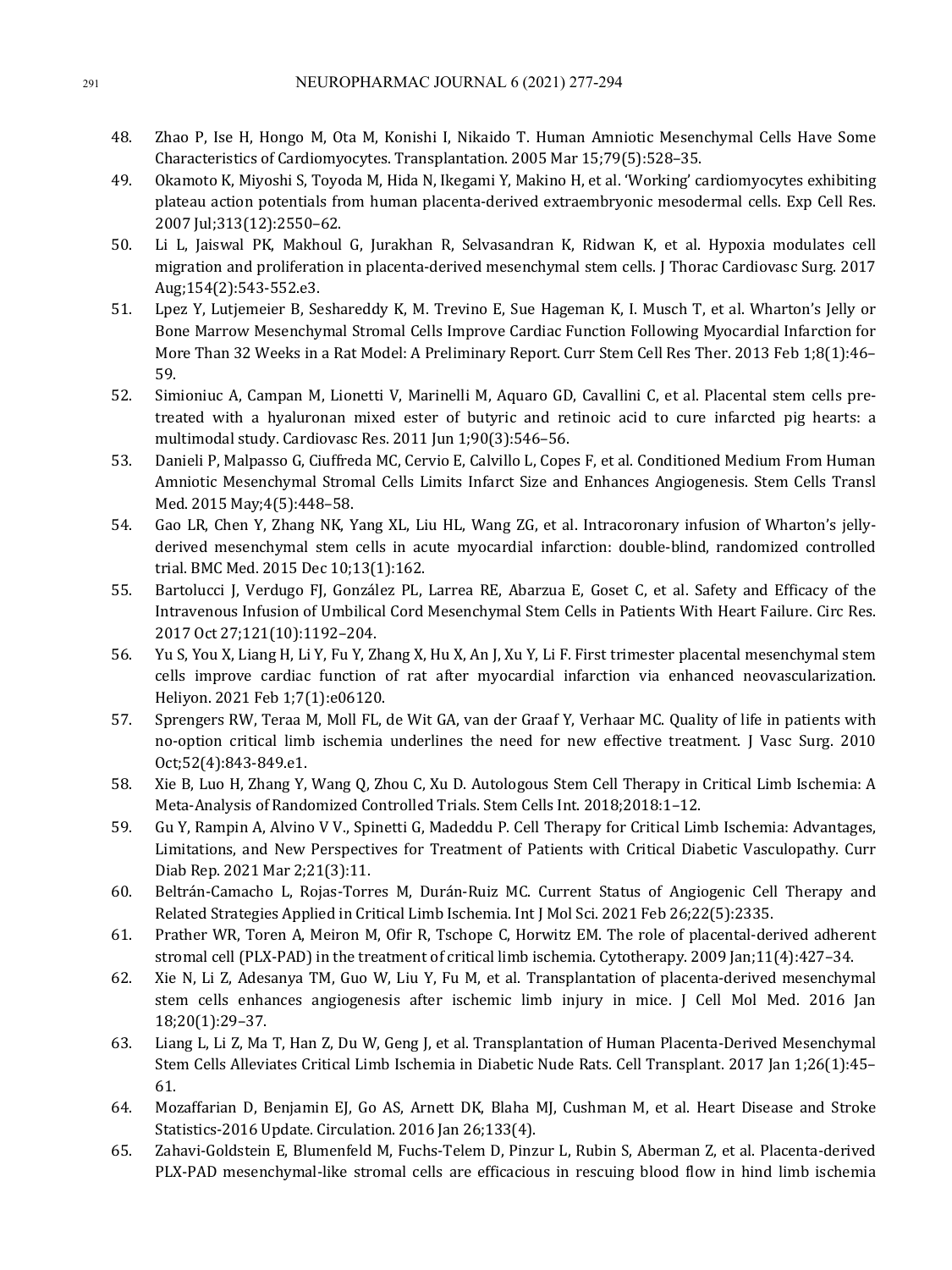mouse model by a dose- and site-dependent mechanism of action. Cytotherapy. 2017 Dec;19(12):1438– 46. 

- 66. Barzegar M, Wang Y, Eshaq RS, Yun JW, Boyer CJ, Cananzi SG, et al. Human placental mesenchymal stem cells improve stroke outcomes via extracellular vesicles-mediated preservation of cerebral blood flow. EBioMedicine. 2021 Jan;63:103161.
- 67. Luthra R, Datta S, Roy A. Role of Different Peptides for Cancer Immunotherapy. Int J Pept Res Ther. 2021 Sep 23.
- 68. Moodley Y, Vaghjiani V, Chan J, Baltic S, Ryan M, Tchongue J, et al. Anti-Inflammatory Effects of Adult Stem Cells in Sustained Lung Injury: A Comparative Study. Mezey E, editor. PLoS One. 2013 Aug 1;8(8):e69299.
- 69. Spaeth E, Klopp A, Dembinski J, Andreeff M, Marini F. Inflammation and tumor microenvironments: defining the migratory itinerary of mesenchymal stem cells. Gene Ther. 2008 May 10;15(10):730-8.
- 70. Aboody KS, Brown A, Rainov NG, Bower KA, Liu S, Yang W, et al. Neural stem cells display extensive tropism for pathology in adult brain: Evidence from intracranial gliomas. Proc Natl Acad Sci. 2000 Nov 7;97(23):12846–51.
- 71. Auffinger B, Morshed R, Tobias A, Cheng Y, Ahmed AU, Lesniak MS, Drug-Loaded Nanoparticle Systems And Adult Stem Cells: A Potential Marriage For The Treatment Of Malignant Glioma? Oncotarget. 2013 Mar 31:4(3):378-96.
- 72. Mooney R, Roma L, Zhao D, Van Haute D, Garcia E, Kim SU, et al. Neural Stem Cell-Mediated Intratumoral Delivery of Gold Nanorods Improves Photothermal Therapy. ACS Nano. 2014 Dec 23:8(12):12450-60.
- 73. Li L, Guan Y, Liu H, Hao N, Liu T, Meng X, et al. Silica Nanorattle–Doxorubicin-Anchored Mesenchymal Stem Cells for Tumor-Tropic Therapy. ACS Nano. 2011 Sep 27;5(9):7462-70.
- 74. Shen C-J, Chan T-F, Chen C-C, Hsu Y-C, Long C-Y, Lai C-S. Human umbilical cord matrix-derived stem cells expressing interferon-β gene inhibit breast cancer cells via apoptosis. Oncotarget. 2016 Jun 7;7(23):34172-9.
- 75. Zhang G-Z, Sun H-C, Zheng L-B, Guo J-B, Zhang X-L. In vivo hepatic differentiation potential of human umbilical cord-derived mesenchymal stem cells: Therapeutic effect on liver fibrosis/cirrhosis. World J Gastroenterol. 2017 Dec 14:23(46):8152-68.
- 76. Ganta C, Chiyo D, Ayuzawa R, Rachakatla R, Pyle M, Andrews G, et al. Rat Umbilical Cord Stem Cells Completely Abolish Rat Mammary Carcinomas with No Evidence of Metastasis or Recurrence 100 Days Post-Tumor Cell Inoculation. Cancer Res. 2009 Mar 1;69(5):1815-20.
- 77. Stuckey DW, Shah K. TRAIL on trial: preclinical advances in cancer therapy. Trends Mol Med. 2013 Nov;19(11):685–94.
- 78. De la Torre P, Paris JL, Fernández-de la Torre M, Vallet-Regí M, Flores AI. Endostatin Genetically Engineered Placental Mesenchymal Stromal Cells Carrying Doxorubicin-Loaded Mesoporous Silica Nanoparticles for Combined Chemo- and Antiangiogenic Therapy. Pharmaceutics. 2021 Feb 10;13(2):244.
- 79. Luthra R, Roy A. Role of medicinal plants against neurodegenerative diseases. Curr Pharm Biotechnol. 2021 Feb 12;22.
- 80. Park S, Kim E, Koh S-E, Maeng S, Lee W, Lim J, et al. Dopaminergic differentiation of neural progenitors derived from placental mesenchymal stem cells in the brains of Parkinson's disease model rats and alleviation of asymmetric rotational behavior. Brain Res. 2012 Jul;1466:158-66.
- 81. Shin IY, Lee PH. Mesenchymal stem cells modulate misfolded  $\alpha$ -synuclein in parkinsonian disorders: A multitarget disease-modifying strategy. Stem Cell Res. 2020 Aug;47:101908.
- 82. Kim H, Shin T, Lee B, Yu K, Seo Y, Lee S, et al. Human Umbilical Cord Blood Mesenchymal Stem Cells Reduce Colitis in Mice by Activating NOD2 Signaling to COX2. Gastroenterology. 2013 Dec;145(6):1392-1403.e8.
- 83. Jiao H, Shi K, Zhang W, Yang L, Yang L, Guan F, et al. Therapeutic potential of human amniotic membranederived mesenchymal stem cells in APP transgenic mice. Oncol Lett. 2016 Sep;12(3):1877-83.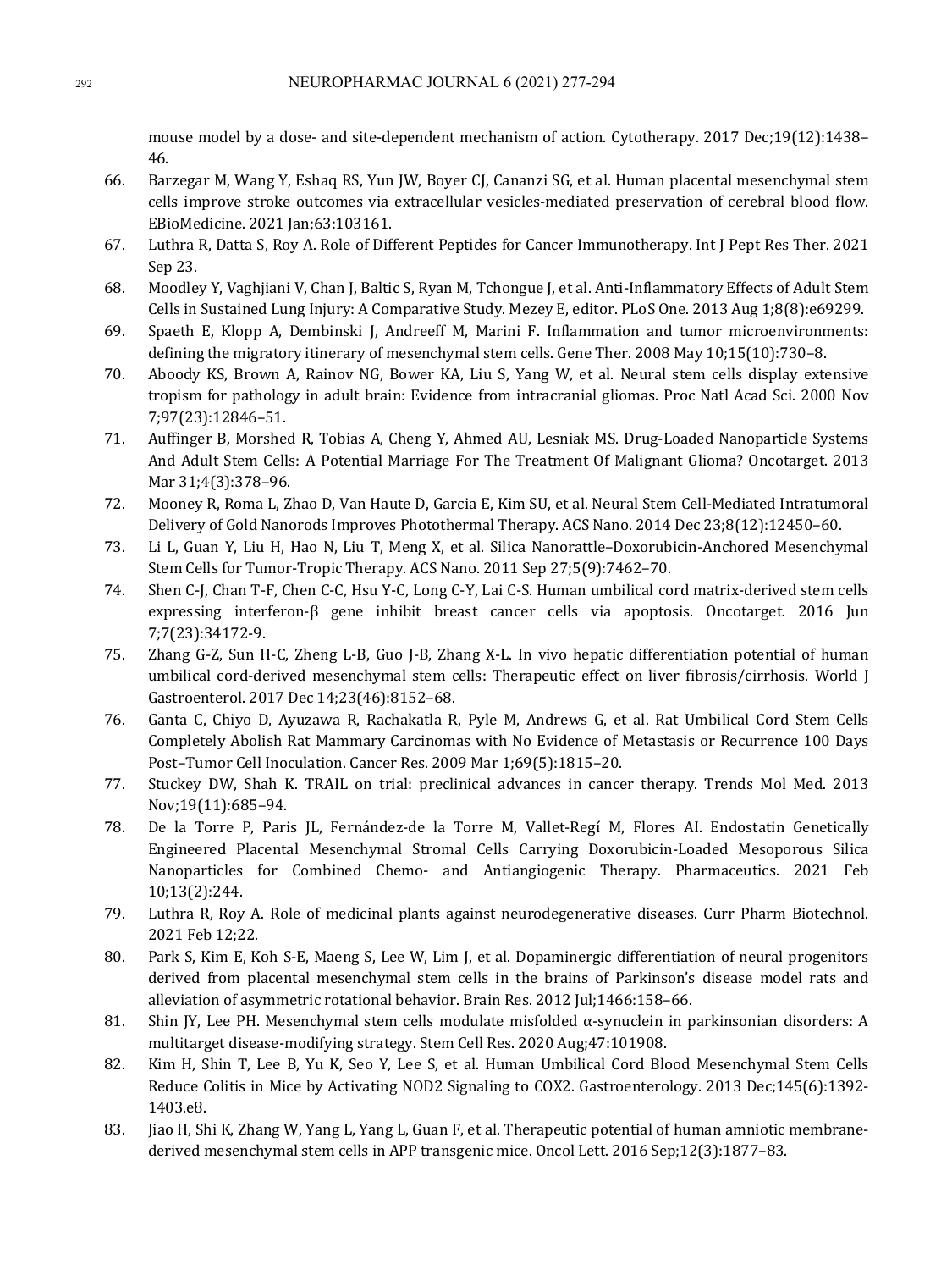- 84. Garbuzova-Davis S, Rodrigues MCO, Mirtyl S, Turner S, Mitha S, Sodhi J, et al. Multiple Intravenous Administrations of Human Umbilical Cord Blood Cells Benefit in a Mouse Model of ALS. Mosley RL, editor. PLoS One. 2012 Feb 3;7(2):e31254.
- 85. Fisher-Shoval Y, Barhum Y, Sadan O, Yust-Katz S, Ben-Zur T, Lev N, et al. Transplantation of Placenta-Derived Mesenchymal Stem Cells in the EAE Mouse Model of MS. J Mol Neurosci. 2012 Sep 26;48(1):176-84.
- 86. Bravo B, Gallego MI, Flores AI, Bornstein R, Puente-Bedia A, Hernández J, et al. Restrained Th17 response and myeloid cell infiltration into the central nervous system by human decidua-derived mesenchymal stem cells during experimental autoimmune encephalomyelitis. Stem Cell Res Ther. 2016 Dec 17;7(1):43.
- 87. Jiang H, Zhang Y, Tian K, Wang B, Han S. Amelioration of experimental autoimmune encephalomyelitis through transplantation of placental derived mesenchymal stem cells. Sci Rep. 2017 Mar 10;7(1):41837.
- 88. Li J-F, Zhang D-J, Geng T, Chen L, Huang H, Yin H-L, et al. The Potential of Human Umbilical Cord-Derived Mesenchymal Stem Cells as a Novel Cellular Therapy for Multiple Sclerosis. Cell Transplant. 2014 Jan 1;23(1\_suppl):113–22.
- 89. Lublin FD, Bowen JD, Huddlestone J, Kremenchutzky M, Carpenter A, Corboy JR, et al. Human placentaderived cells (PDA-001) for the treatment of adults with multiple sclerosis: A randomized, placebocontrolled, multiple-dose study. Mult Scler Relat Disord. 2014 Nov;3(6):696-704.
- 90. Schuppan D, Afdhal NH. Liver cirrhosis. Lancet. 2008 Mar;371(9615):838–51.
- 91. Williams R. Sherlock's disease of the liver and biliary systems. Clin Med (Northfield II). 2011 Oct 1;11(5):506–506.
- 92. Bornstein R, Macias MI, de la Torre P, Grande J, Flores AI. Human decidua-derived mesenchymal stromal cells differentiate into hepatic-like cells and form functional three-dimensional structures. Cytotherapy. 2012 Sep;14(10):1182–92.
- 93. Zagoura D, Trohatou O, Makridakis M, Kollia A, Kokla N, Mokou M, et al. Functional secretome analysis reveals Annexin-A1 as important paracrine factor derived from fetal mesenchymal stem cells in hepatic regeneration. EBioMedicine. 2019 Jul;45:542-52.
- 94. Eom YW, Shim KY, Baik SK. Mesenchymal stem cell therapy for liver fibrosis. Korean J Intern Med. 2015 Aug 27;30(5):580–9.
- 95. Luan Y, Kong X, Feng Y. Mesenchymal stem cells therapy for acute liver failure: Recent advances and future perspectives. Liver Res.  $2021$  Jun; $5(2)$ : $53-61$ .
- 96. Jung J, Choi JH, Lee Y, Park J-W, Oh I-H, Hwang S-G, et al. Human Placenta-Derived Mesenchymal Stem Cells Promote Hepatic Regeneration in CCl 4 -Injured Rat Liver Model via Increased Autophagic Mechanism. Stem Cells. 2013 Aug;31(8):1584-96.
- 97. Zhang D, Jiang M, Miao D. Transplanted Human Amniotic Membrane-Derived Mesenchymal Stem Cells Ameliorate Carbon Tetrachloride-Induced Liver Cirrhosis in Mouse. Aziz S, editor. PLoS One. 2011 Feb 4;6(2):e16789.
- 98. Tsai P-C, Fu T-W, Chen Y-MA, Ko T-L, Chen T-H, Shih Y-H, et al. The therapeutic potential of human umbilical mesenchymal stem cells from Wharton's jelly in the treatment of rat liver fibrosis. Liver Transplant. 2009 May;15(5):484–95.
- 99. Fiore EJ, Bayo JM, Garcia MG, Malvicini M, Lloyd R, Piccioni F, et al. Mesenchymal Stromal Cells Engineered to Produce IGF-I by Recombinant Adenovirus Ameliorate Liver Fibrosis in Mice. Stem Cells Dev. 2015 Mar 15;24(6):791-801.
- 100. Cao H, Yang J, Yu J, Pan Q, Li J, Zhou P, et al. Therapeutic potential of transplanted placental mesenchymal stem cells in treating Chinese miniature pigs with acute liver failure. BMC Med. 2012 Dec 6;10(1):56.
- 101. Yu J, Hao G, Wang D, Liu J, Dong X, Sun Y, et al. Therapeutic Effect and Location of GFP-Labeled Placental Mesenchymal Stem Cells on Hepatic Fibrosis in Rats. Stem Cells Int. 2017;2017:1-11.
- 102. Reddy S, Wasnik S, Guha A, Kumar JM, Sinha A, Singh S. Evaluation of nano-biphasic calcium phosphate ceramics for bone tissue engineering applications: In vitro and preliminary in vivo studies. J Biomater Appl. 2013 Jan 27;27(5):565-75.